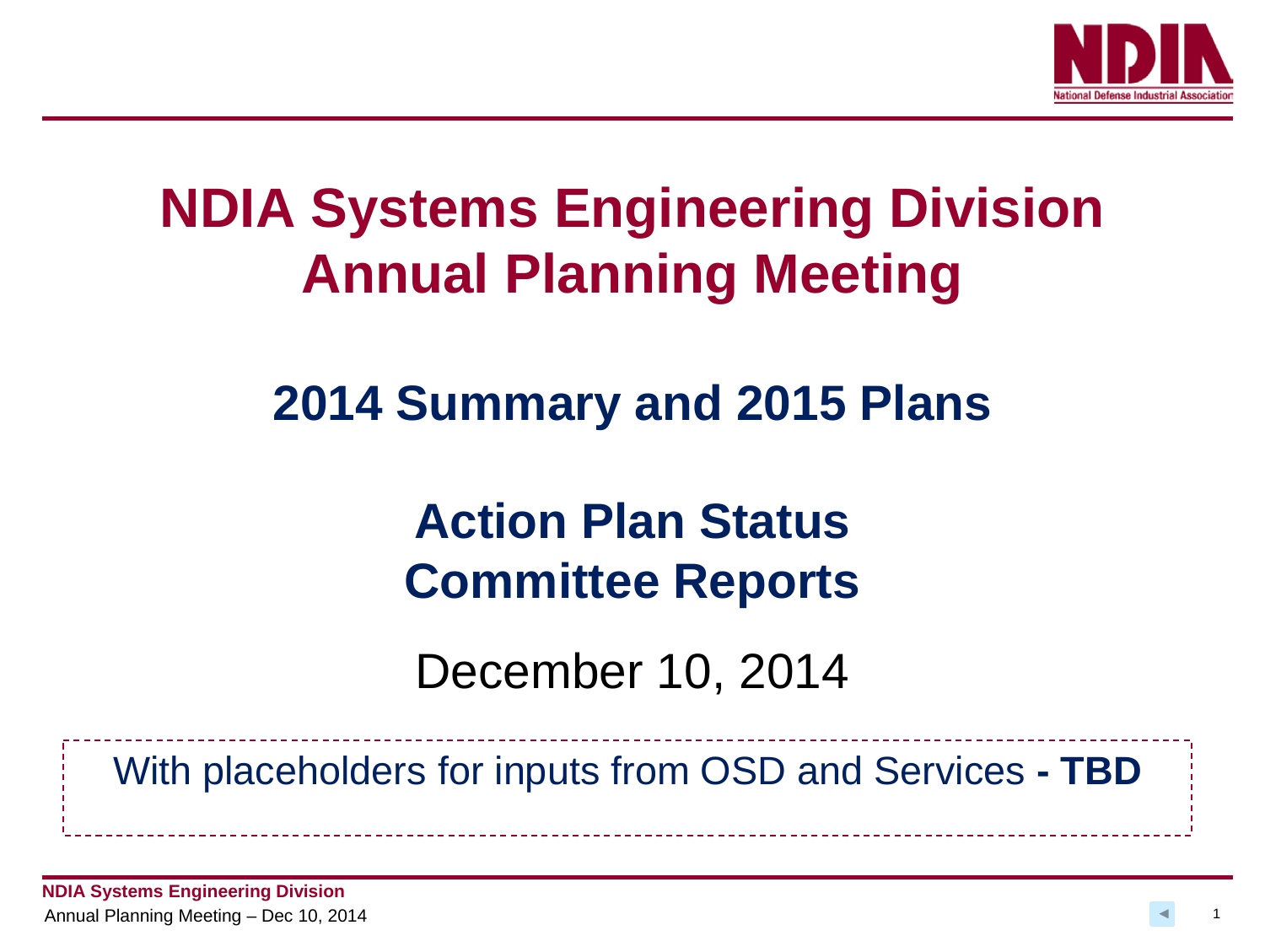## **NDIA SED 2014 Actions**



| $\#$           | <b>NDIA SED 2013 Tasks</b>                                                                                                                                                                             | <b>Committee</b>                                         | <b>Status</b>     | <b>Plan / Status</b>                                                                                         |
|----------------|--------------------------------------------------------------------------------------------------------------------------------------------------------------------------------------------------------|----------------------------------------------------------|-------------------|--------------------------------------------------------------------------------------------------------------|
| $\overline{1}$ | Brief the existing M&S life cycle cost model report at<br>the NDIA SED February meeting                                                                                                                | M&S<br>(Bergenthal,<br>Coolahan)                         | Closed<br>(2/14)  | Briefed at Feb 2014 NDIA SED<br>meeting.                                                                     |
| $\overline{2}$ | Review the Top 5 SE issues report on technical<br>authority and consider if any NDIA actions are<br>appropriate. Consider best practices (industry or<br>government) to implement technical authority. | <b>NDIA SED</b><br>(Henry, Rassa,<br>Draper, Serna)      | Open              | Subsumed in 2015 task plan.                                                                                  |
| 3              | Request DoD briefing on how program startups<br>work (Dave Ahern). Provide industry best practices<br>on program startup/assist teams.                                                                 | <b>NDIA SED</b><br>(Henry)                               | Closed            | Schedule for NDIA SED meeting<br>briefings.<br><b>NDIA PM Division (formerly ICPM)</b><br>briefing June '14. |
| 4              | Support MORS affordability handbook development<br>and community of practice initiatives.                                                                                                              | Affordability WG /<br><b>NDIA SED</b>                    | Open<br>(ongoing) | MORS workshop outbrief 4/14.<br>Affordability handbook drafts in work,<br>continuing.                        |
| 5              | NDIA to provide recommendations on deployment<br>of SE 15288.1 and 15288.2 standards (e.g., RFP<br>language, transition, governance, compliance).                                                      | <b>NDIA SED</b><br>(Draper / Rassa /<br>Roedler / Henry) | Open<br>(2/15)    | Joint NDIA/DoD WG established.<br>Tasks: RFP language; tailoring<br>guidance; compliance strategy            |
| $6\phantom{1}$ | Assess new DoDI 5000.02 and provide<br>recommendations on any NDIA implementation<br>actions needed.                                                                                                   | SEEC (Brown) or<br>short term WG                         | Closed            | No actions                                                                                                   |
| 7              | Collect industry best practices for quantitative risk<br>management.                                                                                                                                   | <b>NDIA SED</b><br>(Rassa)                               | On Hold           | Pending release of DoD Risk Guide<br>updates and coordination w/ Jim<br>Thompson.                            |
| 8              | <b>Support Engineered Resilient Systems (ERS)</b><br>initiatives.                                                                                                                                      | <b>NDIA SED</b><br>(Rassa)                               | Closed            | Track at NDIA SE Confernce.                                                                                  |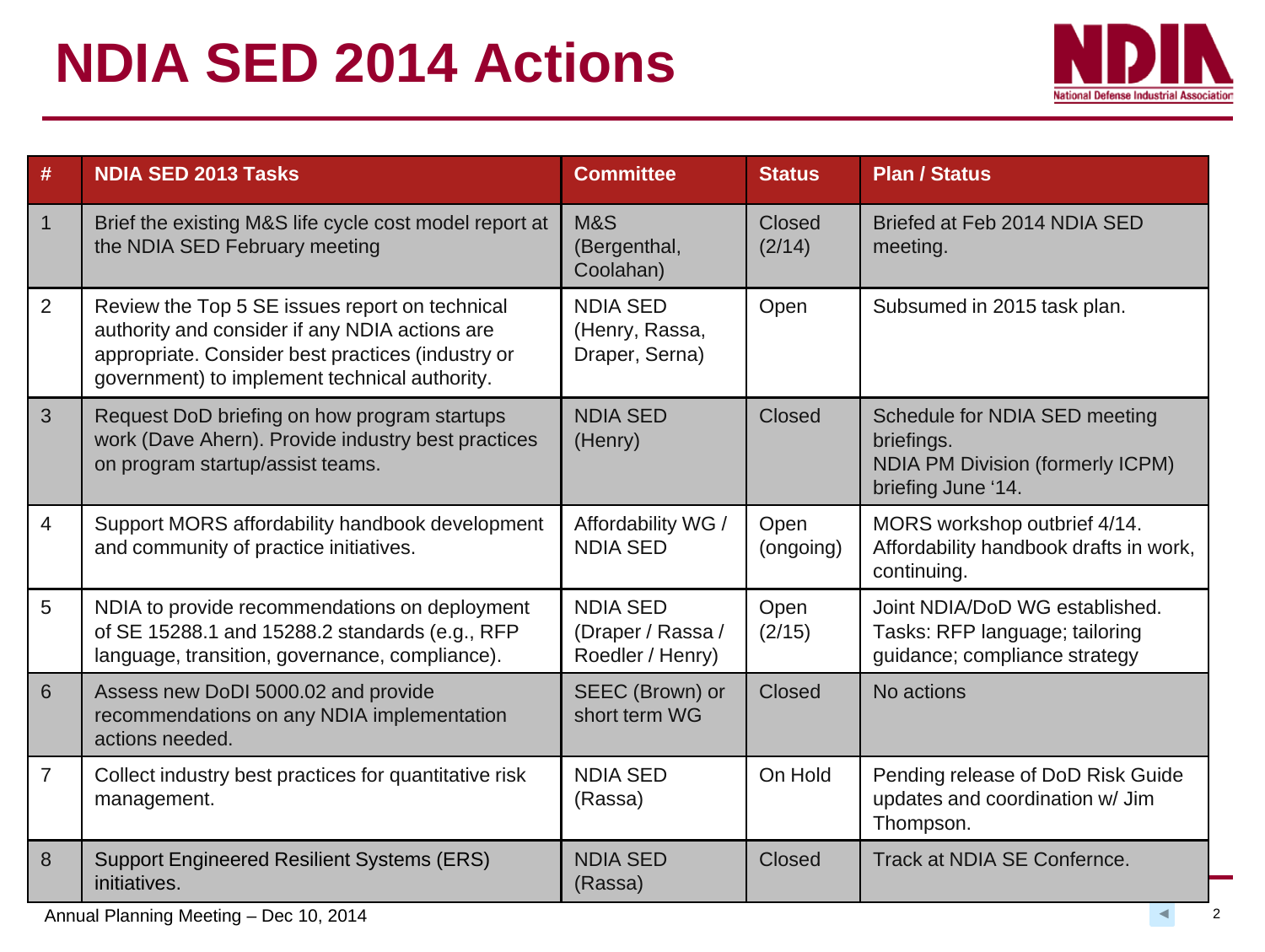## **NDIA SED 2014 Actions**



| #                | <b>NDIA SED 2013 Tasks</b>                                                                                                                                                   | <b>Committee</b> | <b>Status</b> | <b>Plan / Status</b>                                                                                                                                                  |
|------------------|------------------------------------------------------------------------------------------------------------------------------------------------------------------------------|------------------|---------------|-----------------------------------------------------------------------------------------------------------------------------------------------------------------------|
| $\boldsymbol{9}$ | Schedule committees for special topics and<br>detailed briefs at NDIA SED meetings.                                                                                          | NDIA SED (Henry) | Closed        | Feb: SoS<br>April: SSE (PPP)<br>June: M&S<br>August: E&T<br>October (SE Conf plenary?): DT&E                                                                          |
| 10 <sup>°</sup>  | Consider ways to increase NDIA SED<br>collaboration internally (committees, other NDIA<br>divisions) as well as externally (other<br>organizations, company representatives) | <b>NDIA SED</b>  | Open          | Consider a consolidated and managed<br>list of NDIA external stakeholders at the<br>SED level.<br>12/14: ongoing action for 2015                                      |
| 11               | Several committees could use more industry and<br>government participation - consider ways to<br>build more involvement, given current<br>constraints.                       | <b>NDIA SED</b>  | Closed        | Collect all needs and descriptions in a<br>consolidated request to Eng VPs?                                                                                           |
| 12 <sup>°</sup>  | Document and publicize the procedures for<br>releasing reports through NDIA. Identify which<br>committee products are in draft form that need to<br>be formalized.           | <b>NDIA SED</b>  | Closed        | Wrote and implemented procedure for<br>steering committee review/approval.<br>Briefed at SED meeting. 4 documents<br>published. Established SharePoint<br>repository. |
| 13               | Britt to provide a copy of the NDIA SED charter.                                                                                                                             | <b>NDIA</b>      | Closed        | Charter provided. Redline updates<br>drafted, not finalized. Action for Q1 2015.                                                                                      |
| 14               | Look at M&S use assessment and identify areas<br>for further tasks to support MBSE.                                                                                          | <b>M&amp;S</b>   | Closed        | No actions identified.                                                                                                                                                |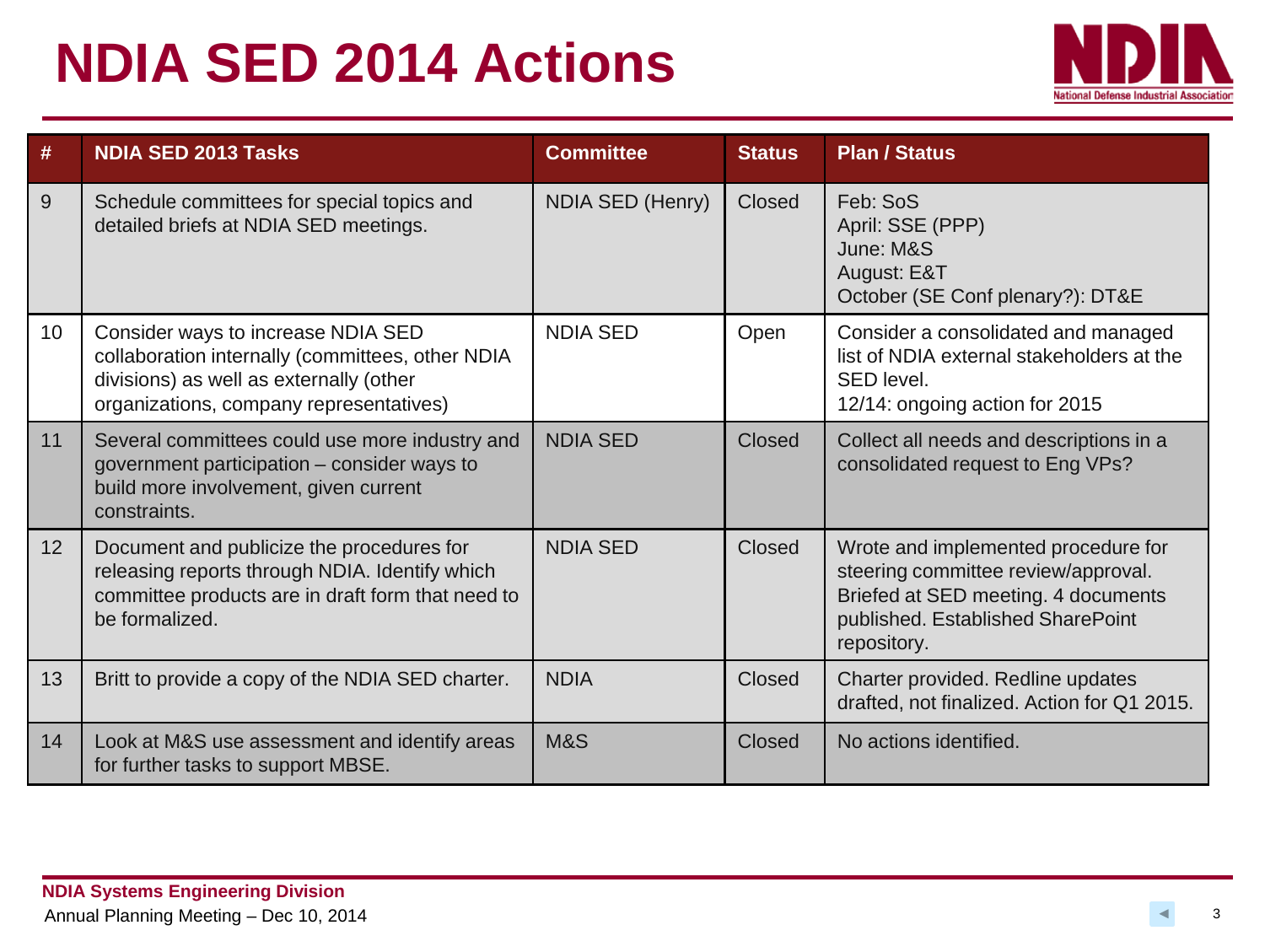

| #  | <b>NDIA SED 2013 Tasks</b>                                                                                                              | <b>Committee</b>              | <b>Status</b> | <b>Plan / Status</b>                                                                       |
|----|-----------------------------------------------------------------------------------------------------------------------------------------|-------------------------------|---------------|--------------------------------------------------------------------------------------------|
| 15 | Some NDIA SED web pages are badly out of<br>date - SED leadership and committee to<br>update web pages under their areas of<br>control. | NDIA SED /<br>Committee Leads | Open          | Ongoing                                                                                    |
| 16 | ODASD(SE) to provide guidance on next<br>steps for SE Effectiveness study (e.g.,<br>briefing SAEs)                                      | ODASD(SE)                     | Closed        | Briefings delivered to OSD AT&L,<br>international panel.                                   |
| 17 | Consider a follow-on to the root cause<br>analysis study of PSR findings.                                                               | ODASD(SE)                     | Closed        | Potential POCs: Bob Rassa, Jim<br>Thompson, Pete Nolte, Gary Bliss,<br>See 2015 task plan. |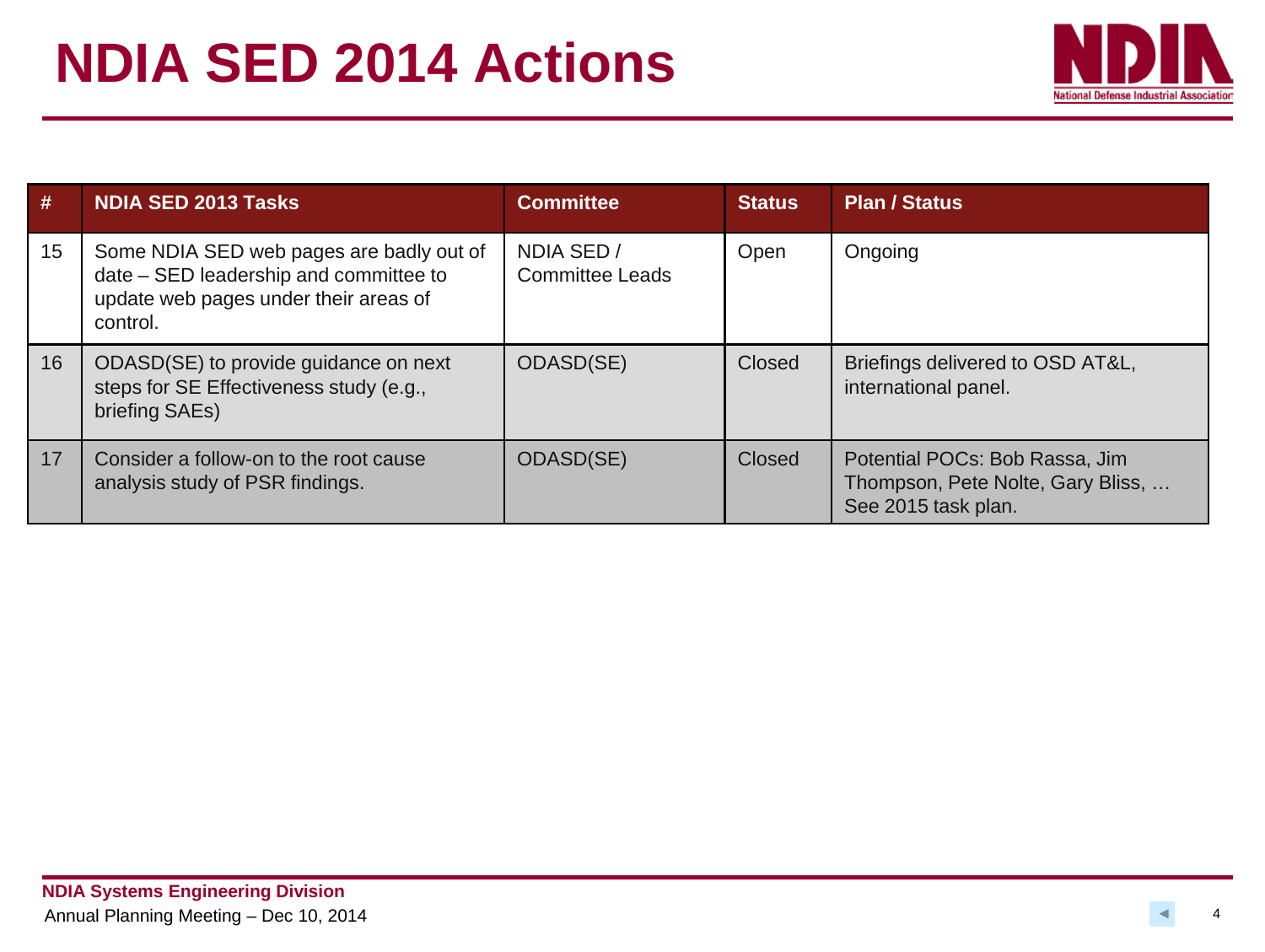

| #              | <b>NDIA SED 2013 Tasks</b>                                                                                                                                        | <b>Committee</b>      | <b>Status</b> | <b>Plan / Status</b> |
|----------------|-------------------------------------------------------------------------------------------------------------------------------------------------------------------|-----------------------|---------------|----------------------|
| 1              | NDIA SED to engage with Navy (Gretchen<br>Lizzy) for participation with SE Connects<br>forums with commands.                                                      | <b>NDIA SED</b>       | Open          | Sep 2015 forum.      |
| 2              | Establish a focused NDIA SED outreach<br>initiative for engagement with other internal<br>and external organizations. Include publicity<br>on NDIA SE Conference. | <b>NDIA SED</b>       | Open          |                      |
| 3              | All NDIA committees evaluate BBP 3.0 and<br>bring recommendations for action to Feb<br>2015 NDIA SED meeting.                                                     | <b>All Committees</b> | Open          | Due Feb SED meeting  |
| 4              | Restructure Agile and SE WG, charter,<br>objectives, and participation. Consider<br>engagement model with other organizations.                                    | <b>NDIA SED</b>       | Open          |                      |
| 5              | Discontinue Mission Analysis and migrate as<br>a component of SoS Committee                                                                                       | NDIA SED / SoS        | Open          |                      |
| 6              | Contact leads of HIS & EHM committees for<br>2015 plans                                                                                                           | <b>NDIA SED</b>       | Open          |                      |
| $\overline{7}$ | Review memberships in NDIA SED Steering<br>Group and Government Liaisons                                                                                          | <b>NDIA SED</b>       | Open          |                      |
|                |                                                                                                                                                                   |                       |               |                      |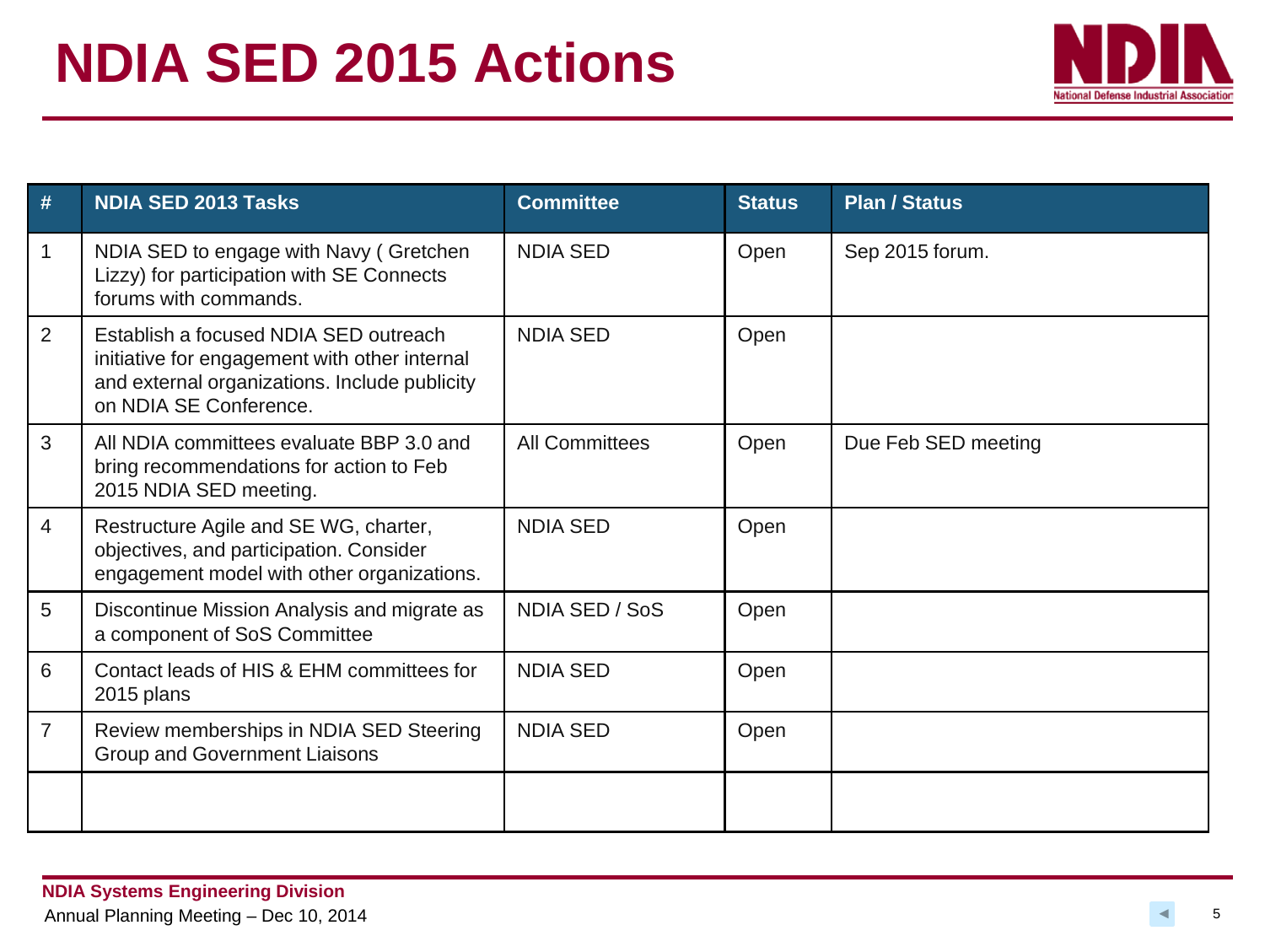### **Committee/Working Group Inputs - 2014 Task Progress / 2015 Task Plans**



#### **Committees**

- •Architecture (Arch)
- •[Automatic Test \(ATC\)](#page-7-0)
- •[Development Test and Evaluation \(DT&E\)](#page-9-0)
- •Education and Training (E&T)
- •Enterprise Health Mgmt (EHM)
- •[Environment, Safety, and Occupational](#page-17-0)  [Health \(ESOH\)](#page-17-0)
- •Human-System Integration (HSI)
- •[Modeling and Simulation \(M&S\)](#page-23-0)
- •[Mission Analysis \(MA\)](#page-21-0)
- •Systems Engineering Effectiveness Committee (SEEC)
- •[Software Committee](#page-25-0)
- •System of Systems (SoS)
- •[Systems Security Engineering \(SSE\)](#page-32-0)

#### **Working Groups**

- •[Agile and SE WG](#page-37-0)
- •[CMMI WG](#page-38-0)
- •DoD Standardization WG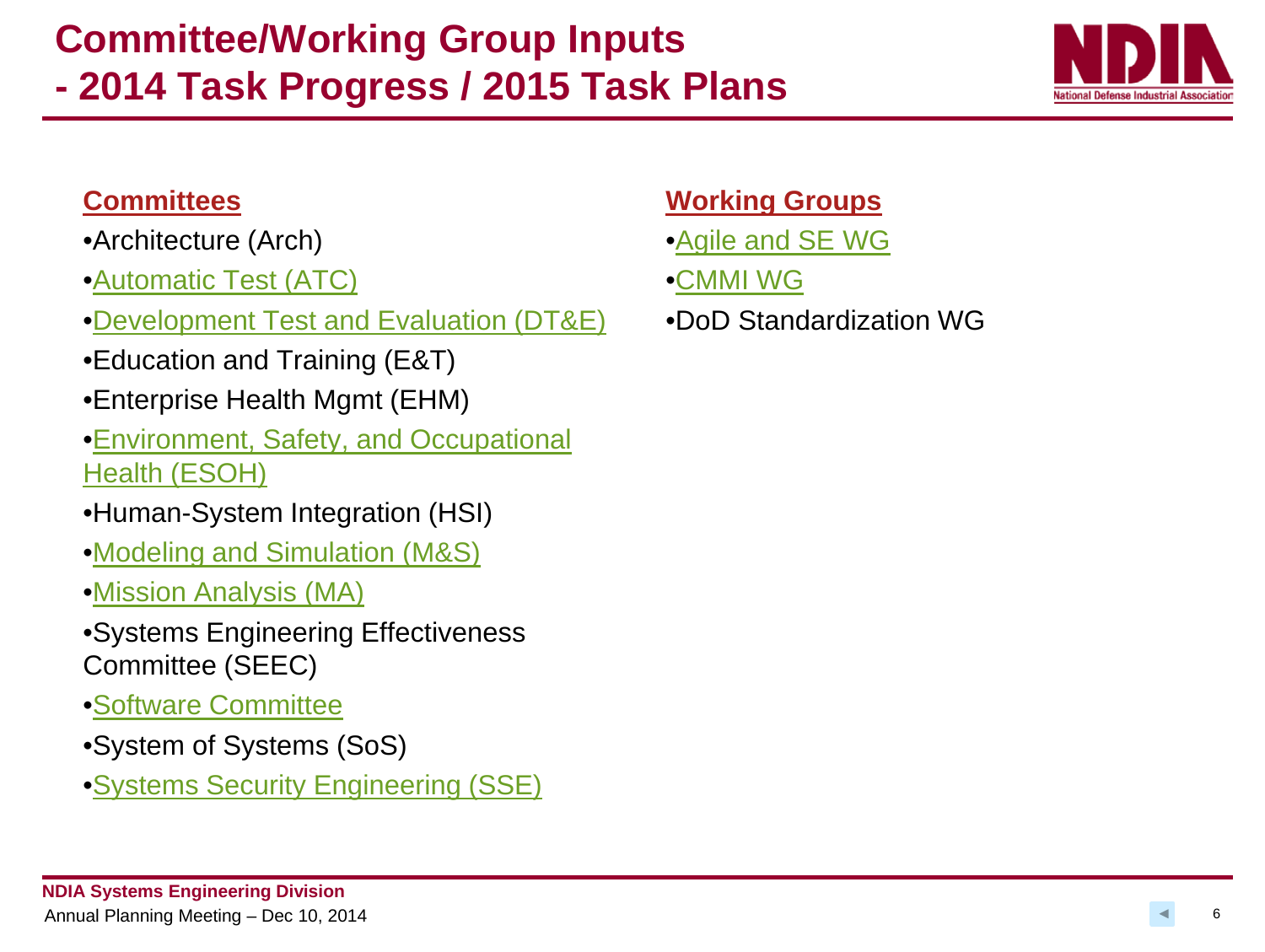

## **NDIA Systems Engineering Division Annual Planning Meeting December 10, 2014**

### **Committee Status and Plans**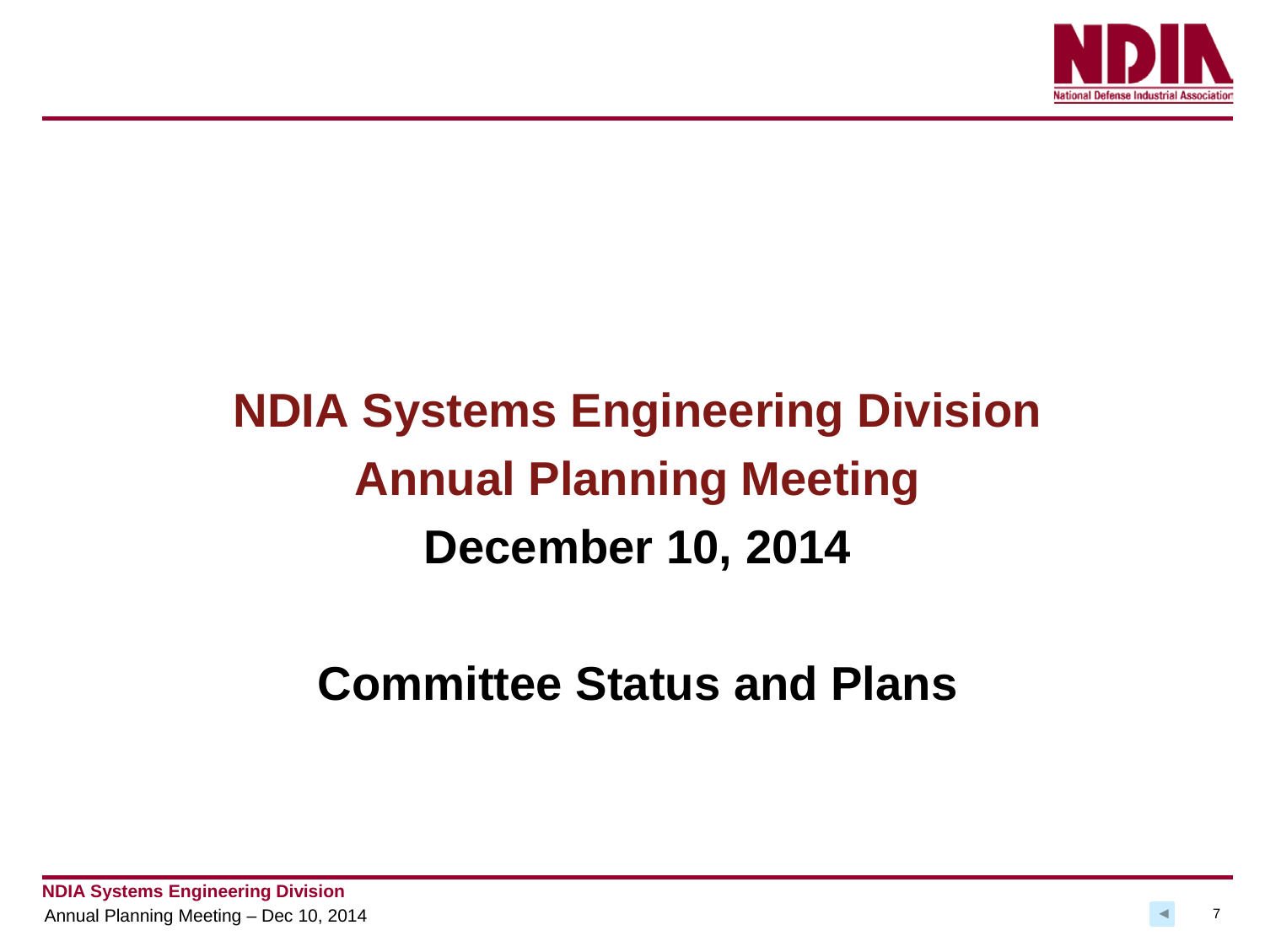### <span id="page-7-0"></span>**NDIA SE Division: 2014 Summary - Automatic Test Committee**



| 2013 Tasks Planned                                                                                                                                | <b>Status</b>   | Accomplishments (deliverables, etc.)<br>- Comments                                                                                                         |
|---------------------------------------------------------------------------------------------------------------------------------------------------|-----------------|------------------------------------------------------------------------------------------------------------------------------------------------------------|
| Semi-annual<br>Government/Industry<br><b>Liaison Reports</b>                                                                                      | <b>Complete</b> | Status:<br>June and September Meeting Liaison Reports complete and<br>۰<br>posted on ATC Web-site                                                          |
| Detail, Staff, Schedule &<br>Initiate new ATC tasks:<br>• Software Architecture<br>for Synthetic<br><b>Instrumentation</b>                        | Ongoing         | Status:<br>Project initiated during June meeting<br>۰<br>Requirements document and detailed schedule in work<br>۰<br>Planned completion December 2015<br>۰ |
| .Detail, Staff, Schedule &<br>Initiate new ATC tasks:<br><b>Industry Survey for</b><br><b>Smart Automatic Test</b><br><b>System Opportunities</b> | .Deferred       | <b>Status</b><br>Project deferred due to insufficient staff and lower priority project<br>۰<br>Will reevaluate at September 2015 ATC meeting<br>۰          |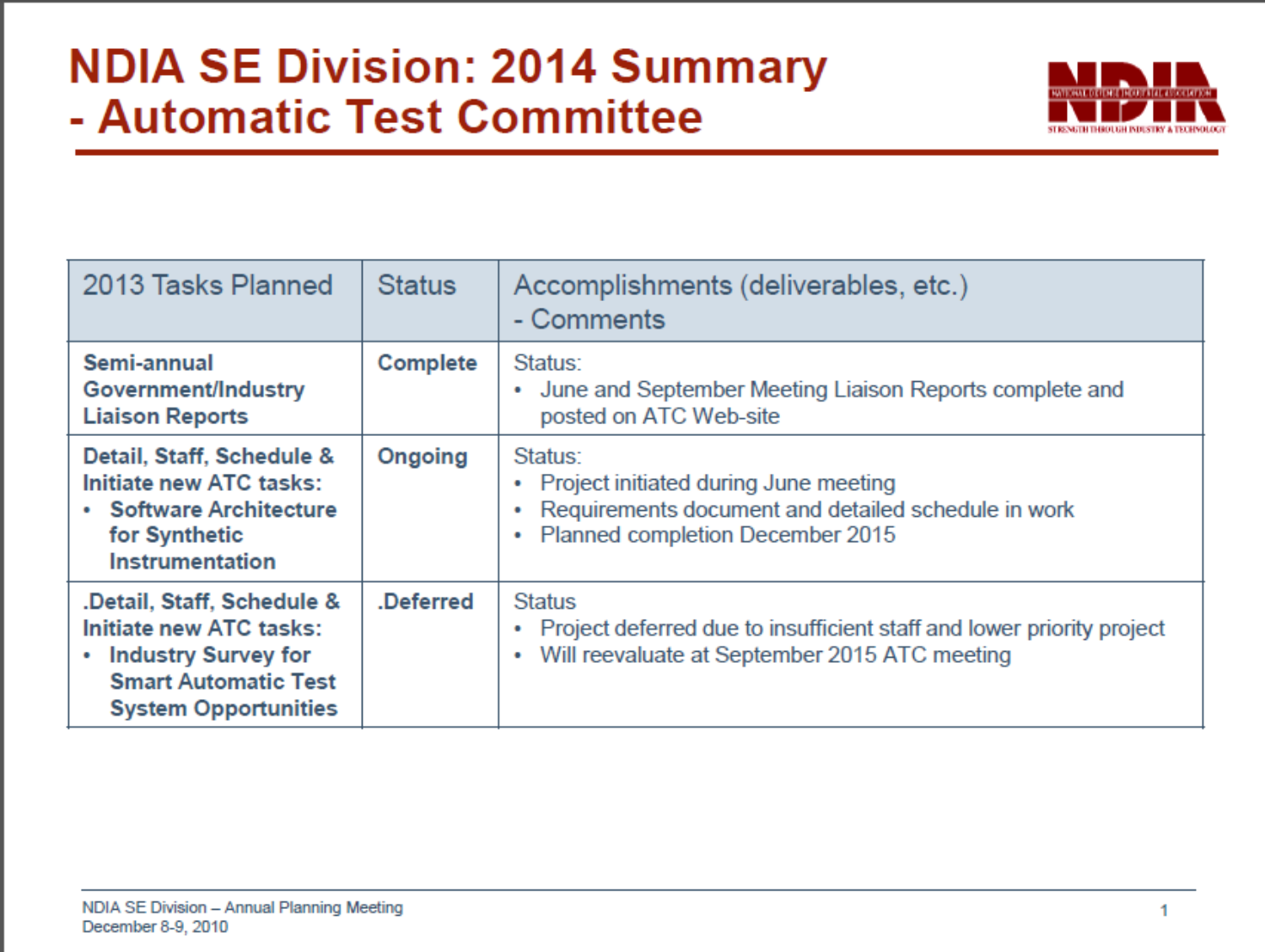# **Automatic Test Committee – 2015**



| <b>Proposed 2015 Tasks:</b><br>• Government/Industry Liaison Reports<br>$\cdot$ ATC projects:<br>• Complete Software Architecture for<br><b>Synthetic Instrumentation project</b><br>• Re-evaluate project goals and restart<br><b>Industry Survey for Smart Automatic Test</b><br><b>System Opportunities project</b> | <b>Deliverables/Products</b><br>• Semi-annual Reports posted on ATC Web-site:<br>• US Army ATS Liaison Report<br>• USAF ATS Liaison Report<br>• US Navy/USMC-Air ATS Liaison Report<br>• USMC-Ground ATS Liaison Report<br>• DoD AMB Liaison Report<br>• Commercial ATS Liaison Report<br>Deliverables from new tasks: TBD |
|------------------------------------------------------------------------------------------------------------------------------------------------------------------------------------------------------------------------------------------------------------------------------------------------------------------------|----------------------------------------------------------------------------------------------------------------------------------------------------------------------------------------------------------------------------------------------------------------------------------------------------------------------------|
| <b>Schedule / Resources</b><br><b>Status/Review/Present at regular ATC meetings:</b><br>• April (adjacent DoD ATS Management Board<br>(AMB) Meeting - Gov't participating<br>committee) at NDIA HQ<br>• September<br>• December with SED (TBD)<br>No resource issues or support anticipated                            | <b>Issues / Concerns:</b><br>• Limited Budget/resources:<br>• ATC is focusing on high value projects,<br>deferring lower priority projects.                                                                                                                                                                                |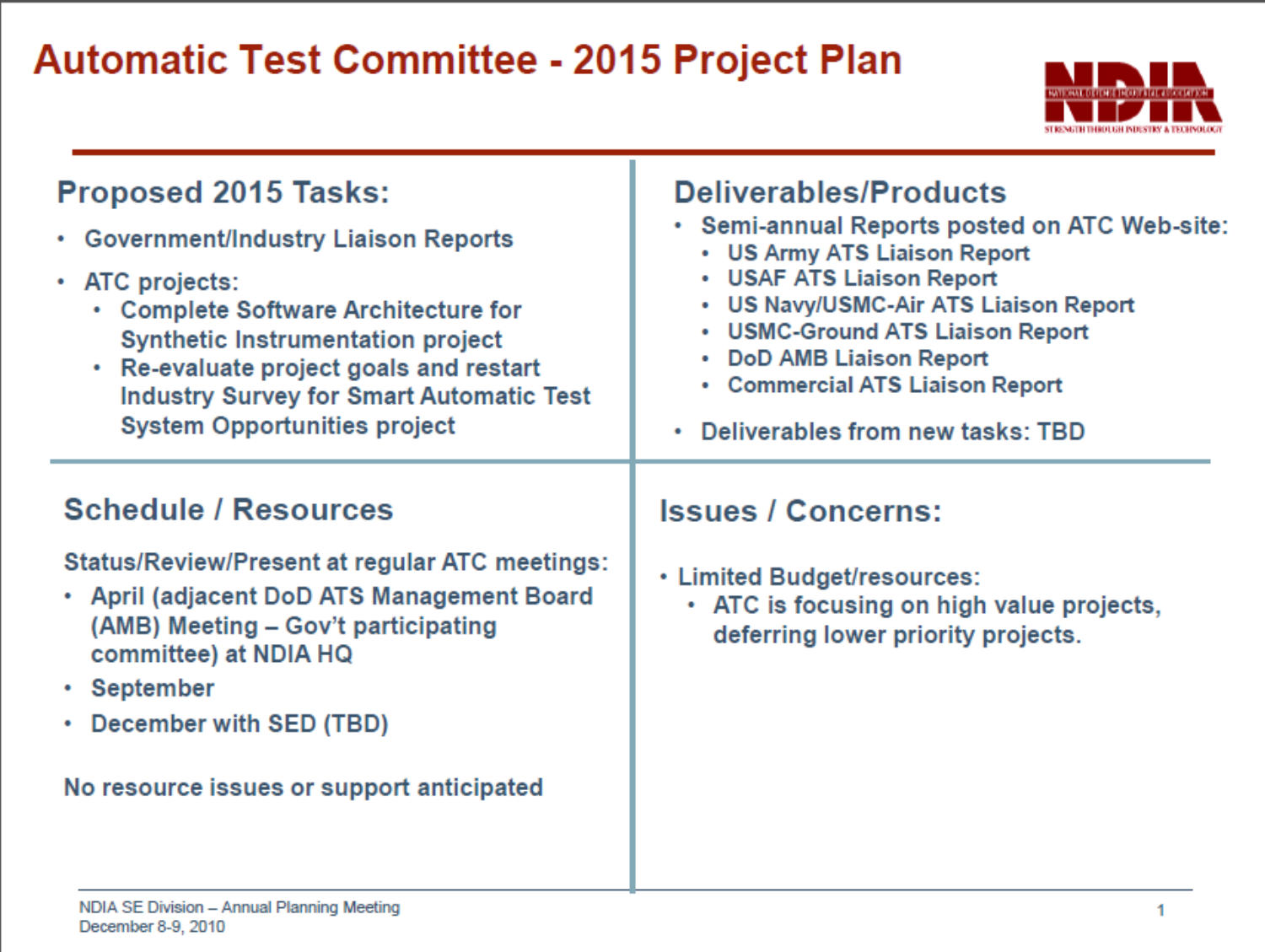

## <span id="page-9-0"></span>**Developmental Test and Evaluation Committee Status and Plans December 2014**

Joe Manas, Raytheon for Beth Wilson, Raytheon Steve Scukanec, Northrop Grumman Industry Co-Chairs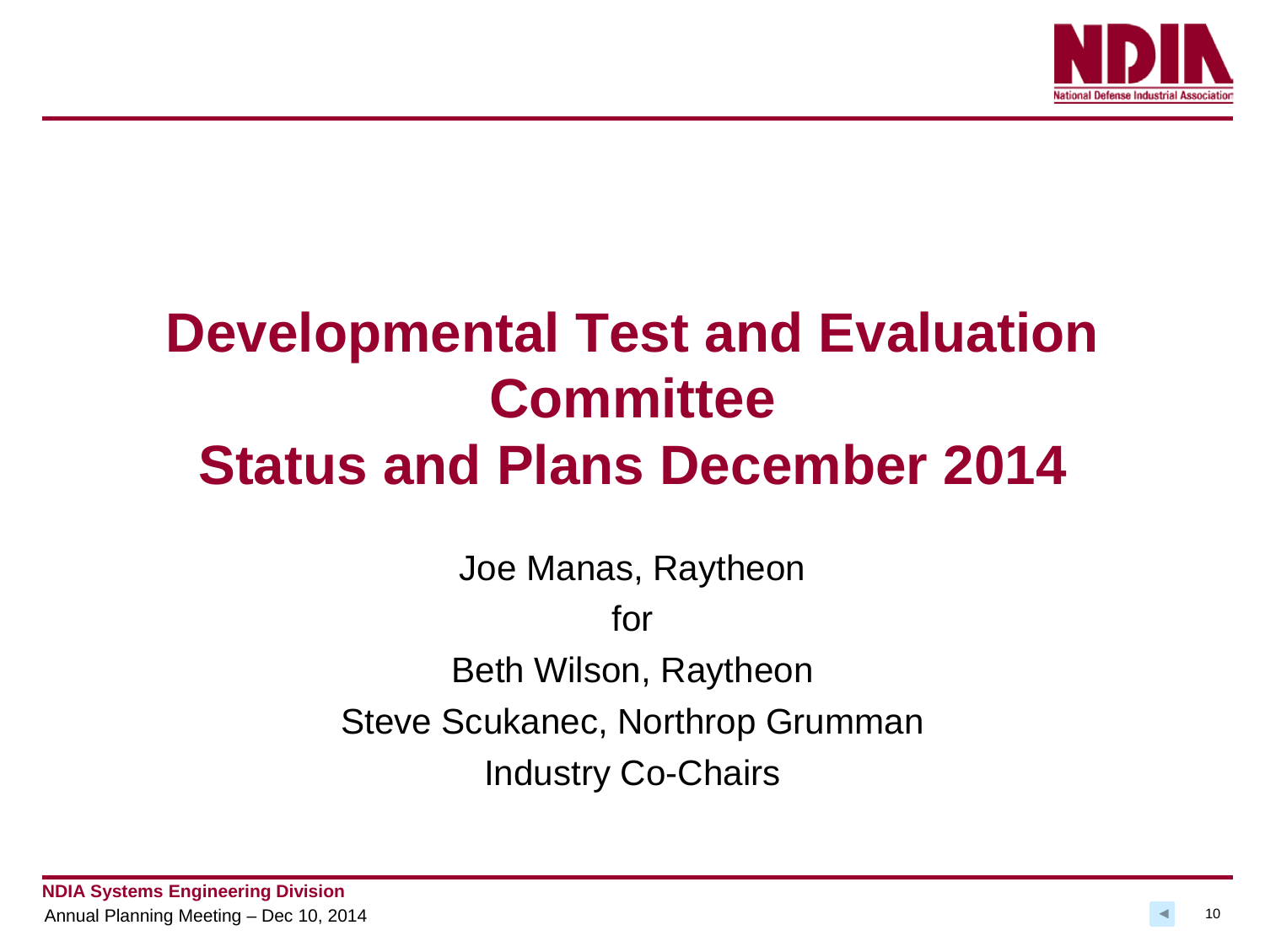## **DT&E Committee 2014 Status**



| <b>Activity</b>                                     | Plans for 2014                                                                              | <b>Status/Plans</b>                                                                                                                                                            |
|-----------------------------------------------------|---------------------------------------------------------------------------------------------|--------------------------------------------------------------------------------------------------------------------------------------------------------------------------------|
| <b>NDIA T&amp;E Conf</b>                            | Panel members, CDT project<br>awareness & status                                            | Manas participated as panel member,<br>CDT project also briefed at conference<br>by Joe Manas.                                                                                 |
| <b>NDIA SE Conf</b>                                 | DT&E tracks, Test Perspectives<br>for Architecture                                          | 12 papers presented included joint<br>tracks w/ M&S & Interoperability, Joe<br>Manas presented (for Beth Wilson)<br>"Test Perspectives for Architecture"<br>paper              |
| <b>Cyber DT&amp;E</b>                               | Develop recommendations for<br>Cyber Guidelines 2.0 in 2014                                 | Completed paper, submitted to DASD-<br>DT&E / DASD-SE, well received:<br>"Wish to express my thanks for this<br>excellent feedbackthoughtful<br>review."-DASD-DT&E             |
| <b>Chief Developmental</b><br><b>Tester Project</b> | Develop recommendations for<br>industry interaction with Chief<br>Developmental Tester role | Completed 17 page white paper<br>(reviewed & approved by (DT&E,<br>ICOTE, T&E committees), in process<br>with NDIA leadership for formal<br>submittal to Mr. Kendall's office. |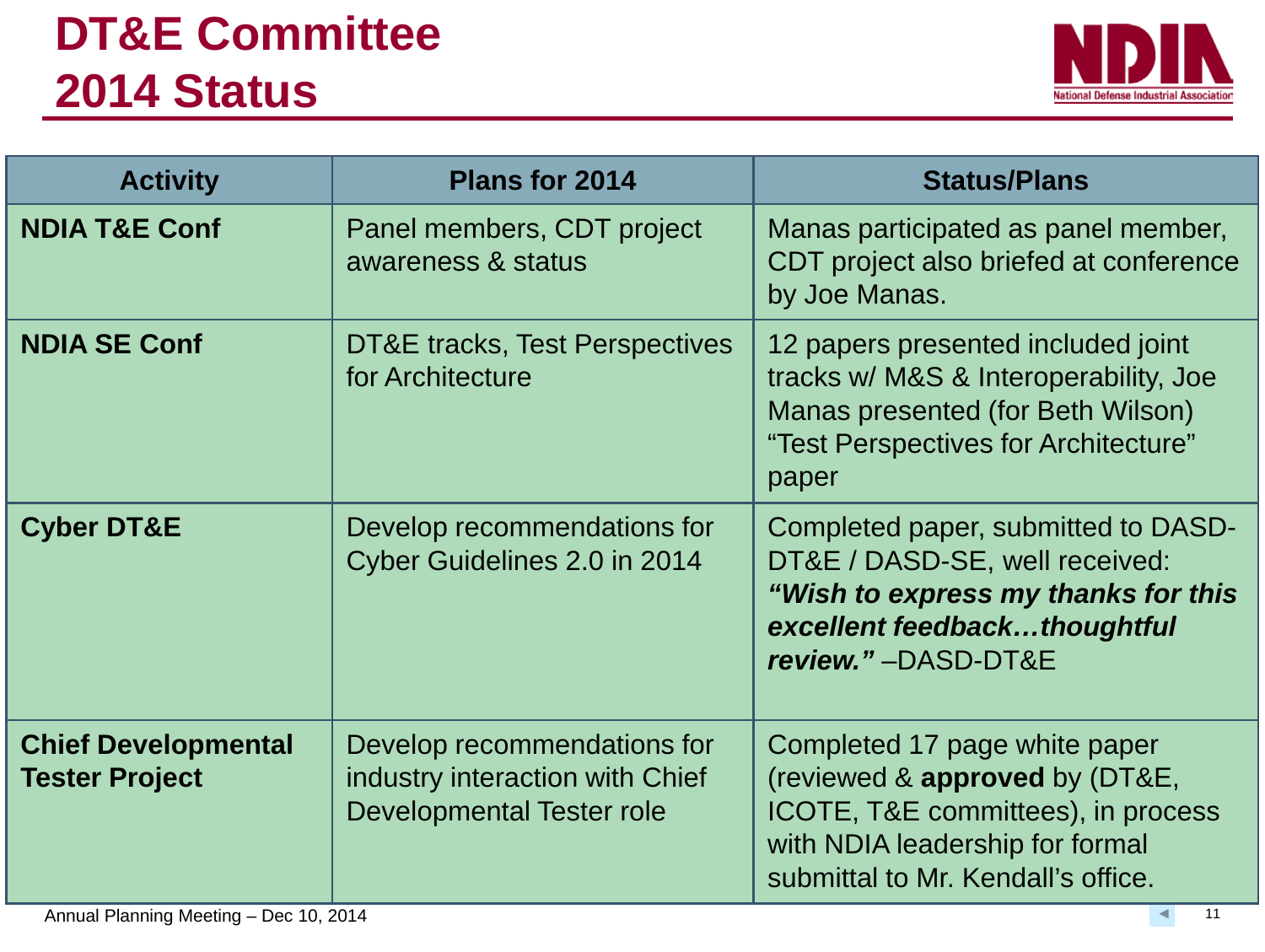

| <b>Proposed 2015 Tasks:</b>                                                                                                                                                                                                    | <b>Deliverables/Products</b>                                                                                                                                                                                                                |
|--------------------------------------------------------------------------------------------------------------------------------------------------------------------------------------------------------------------------------|---------------------------------------------------------------------------------------------------------------------------------------------------------------------------------------------------------------------------------------------|
| 1. Chief Developmental Tester Pilot Programs<br><b>Collaboration with Architecture Committee</b><br>3. Agile SE / DT&E project<br>4. Shifting left on Cybersecurity DT&E (w/<br><b>Systems Security Engineering committee)</b> | 1. CDT/ITL Best Practices, Developmental<br><b>Evaluation Framework (DEF)</b><br>2. Arch/DT&E - TBD<br>3. Touch points - Where T&E and SE Meet in<br><b>Agile SE</b><br>4. DT&E committee input to PPP / PPIP<br>guidelines, Journal Paper? |
| <b>Schedule / Resources</b>                                                                                                                                                                                                    | <b>Issues / Concerns:</b>                                                                                                                                                                                                                   |
| 1. 2014Q4-2015Q1 - Programs being indentified<br>for potential pilots to study CDT/ITL<br>2. Joint meetings Arch & DT&E TBD<br>3. Agile SE/DT&E project - TBD<br>4. Cybersecurity project - TBD                                | 1. CDT pilot - Need to define scope (boiling the<br>ocean)<br>2. Arch/DT&E - Project Definition<br>3. Agile SE - POC for SE Division?<br>4. Cybersecurity – project definition                                                              |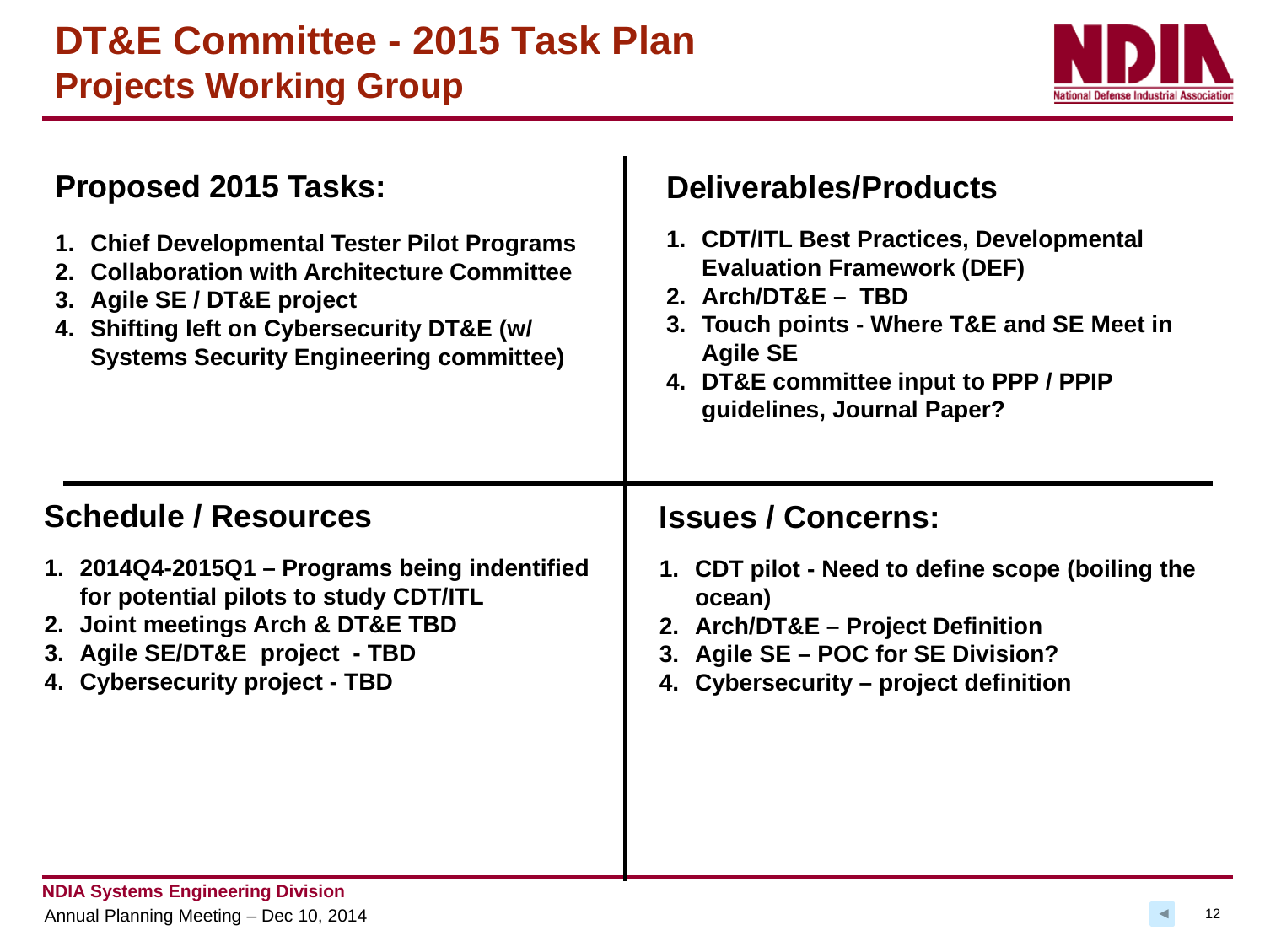

## **DT&E Committee 2014 Project Details**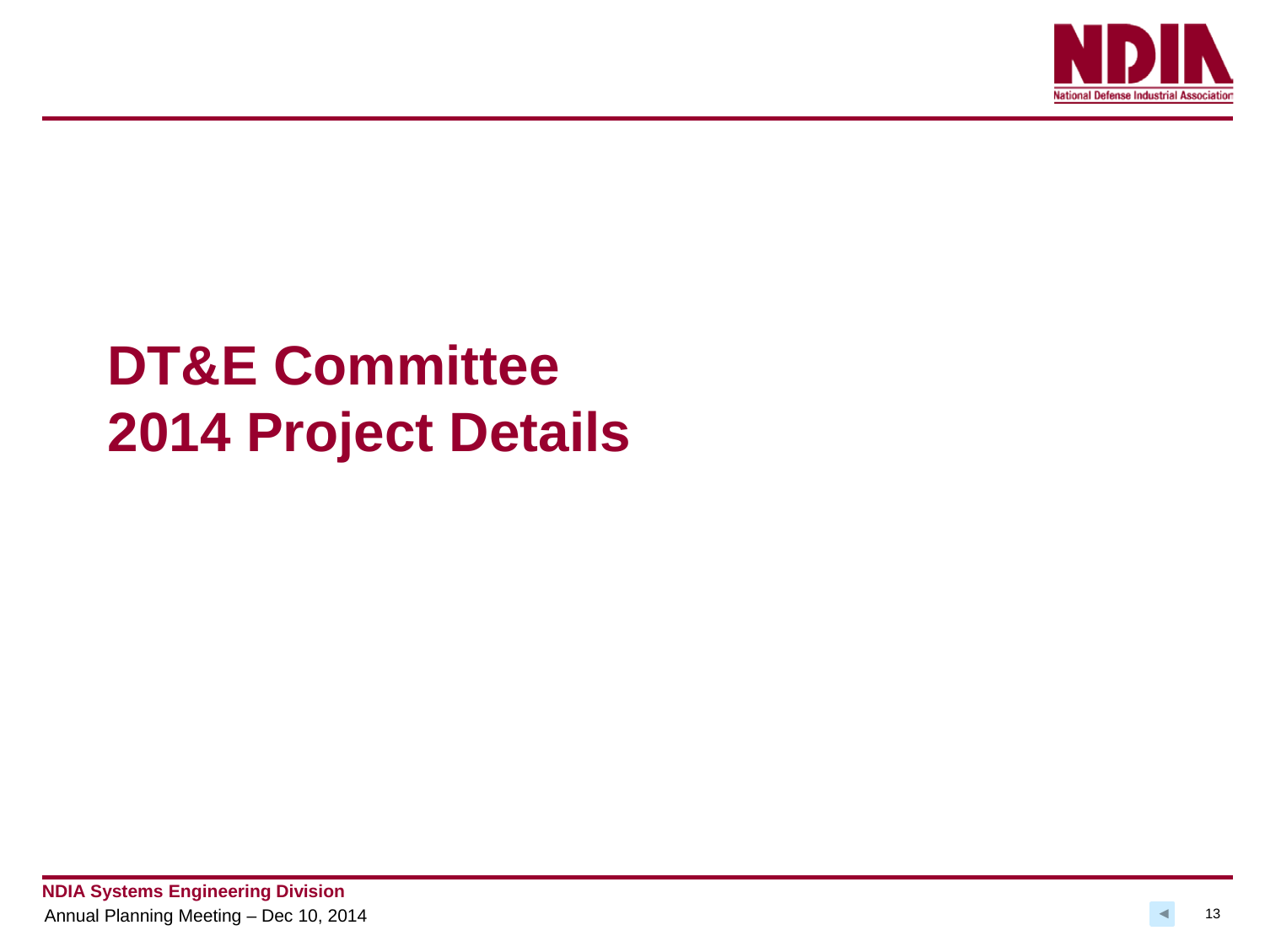## **Cyber DT&E Guidelines Project**



| <b>Project Name</b>                                                                                                                                                                                                                                                                                                                                                                                                                                                                                                                                                                                                                                                                                                                                                                                                                                                                                                                                                                                                                                                                                                                                                                                                                                                                                                                                                                                                                                                                                                                                                                                                                                                                                                                                                                                                                                                                                                                                                                                                                                                                                                                                                                                                                                                                                                                                                                                                                                                                                                                                                                                                                                                                                                                                                                                                                                                                                                                                                                                                                                                                                                                                                                                                                     | <b>Activities for 2014</b>                                                                                                                                                                                                                                                                                                                                                                                                                                  | <b>Project Output</b>                                                                                                                                                                                                                                                                                                                                                                                                                                                                                                                                                                                                                                                                                          |  |
|-----------------------------------------------------------------------------------------------------------------------------------------------------------------------------------------------------------------------------------------------------------------------------------------------------------------------------------------------------------------------------------------------------------------------------------------------------------------------------------------------------------------------------------------------------------------------------------------------------------------------------------------------------------------------------------------------------------------------------------------------------------------------------------------------------------------------------------------------------------------------------------------------------------------------------------------------------------------------------------------------------------------------------------------------------------------------------------------------------------------------------------------------------------------------------------------------------------------------------------------------------------------------------------------------------------------------------------------------------------------------------------------------------------------------------------------------------------------------------------------------------------------------------------------------------------------------------------------------------------------------------------------------------------------------------------------------------------------------------------------------------------------------------------------------------------------------------------------------------------------------------------------------------------------------------------------------------------------------------------------------------------------------------------------------------------------------------------------------------------------------------------------------------------------------------------------------------------------------------------------------------------------------------------------------------------------------------------------------------------------------------------------------------------------------------------------------------------------------------------------------------------------------------------------------------------------------------------------------------------------------------------------------------------------------------------------------------------------------------------------------------------------------------------------------------------------------------------------------------------------------------------------------------------------------------------------------------------------------------------------------------------------------------------------------------------------------------------------------------------------------------------------------------------------------------------------------------------------------------------------|-------------------------------------------------------------------------------------------------------------------------------------------------------------------------------------------------------------------------------------------------------------------------------------------------------------------------------------------------------------------------------------------------------------------------------------------------------------|----------------------------------------------------------------------------------------------------------------------------------------------------------------------------------------------------------------------------------------------------------------------------------------------------------------------------------------------------------------------------------------------------------------------------------------------------------------------------------------------------------------------------------------------------------------------------------------------------------------------------------------------------------------------------------------------------------------|--|
| <b>Cyber DT&amp;E</b>                                                                                                                                                                                                                                                                                                                                                                                                                                                                                                                                                                                                                                                                                                                                                                                                                                                                                                                                                                                                                                                                                                                                                                                                                                                                                                                                                                                                                                                                                                                                                                                                                                                                                                                                                                                                                                                                                                                                                                                                                                                                                                                                                                                                                                                                                                                                                                                                                                                                                                                                                                                                                                                                                                                                                                                                                                                                                                                                                                                                                                                                                                                                                                                                                   | Review what industry does for cyber<br>testing, expand focus to include<br>interoperability                                                                                                                                                                                                                                                                                                                                                                 | • Recommendations for Cyber Testing<br>guidelines<br>• NDIA conference paper & ITEA journal                                                                                                                                                                                                                                                                                                                                                                                                                                                                                                                                                                                                                    |  |
| OFFICE OF THE ASSISTANT SECRETARY OF DEFENSE<br>3030 DEFENSE PENTAGON<br>VASHINGTON, DC 20301-303<br>APR 19 2013<br>MEMORANDUM FOR DASD(DT&E) STAFF<br>SUBJECT: DASD(DT&E) Priorities<br>The purpose of this memorandum is to identify the priorities and actions I believe this<br>office needs to take to be more responsive to acquisition decision makers, program matagers,<br>and the developmental test community. The DASD(DT&E) office has established a very<br>positive reputation as an organization dedicated to helping acquisition programs succeed; the<br>priorities discussed in this memorandum are intended to take DT&E in general, and our<br>organization in particular, to the "next level" by focusing program engagement on test strategies<br>that are simultaneously more efficient and more comprehensive, consistent with the overacching<br>theme of Better Buying Power 2.0. Since assuming the duties as the Acting DASD(DT&E), I<br>have been aggressively advocating the "Shift Left" initiative, and that is the basis for the<br>priorities discussed below.<br>Mission: Right information, right time.<br>Our primary mission is to provide the USD(AT&L) and the Secretary of Defense with<br>timely and objective assessments of acquisition programs at key decision points; in other words,<br>and in keeping with Mr. Kendall's famous Deming quote, we "bring data." I believe we have to<br>improve the timing, content, and quality of the information we provide. We have to be able to<br>ranslate deep technical understanding, across a broad spectrum of program requirements, into<br>decision quality information, at the right time. We must develop a continuum of DT&E<br>knowledge as systems are developed and provide our assessment prior to major milestone<br>decisions. Our method of delivering this information has been an "Assessment of Operational<br>Test Readiness (AOTR)." The process we follow to create an AOTR provides tremendous value<br>in technical analysis, but its utility is diminished because it does not inform an acquisition<br>decision (i.e., the content should be discussed in a DAB), it has not included sufficient depth in<br>key areas (interoperability and cybersecurity), and it occurs one time late in the system life cycle<br>(prior to IOT&E). Therefore, to improve the timing, content, and quality, we will publish a<br>comprehensive DT&E Assessment at each critical decision point, with particular emphasis at<br>Milestone C<br>Vision: Improve production readings<br>Because I expect you to work with great autonomy in your engagement with programs, I<br>want you to understand my vision, so that in the absence of detailed guidance, you can take<br>appropriate actions to assist programs in moving forward. My vision for DASD(DT&E) is so<br>help programs set the conditions for improved production readiness.<br>To reduce discovery of deficiencies late in the acquisition cycle, we must advocate test<br>strategies and plans that ensure rigorous developmental testing with greater mission context to<br>evaluate performance and reliability, and increase emphasis on interoperability and | Req<br><b>MSB</b><br><b>MSA</b><br>Decision<br>MDD<br><b>Materiel</b><br><b>Technology</b><br>Draft<br><b>Solution</b><br>AOA<br><b>CDD</b><br><b>Maturation &amp; Risk</b><br><b>CDD</b><br><b>Analysis</b><br>ICD<br><b>Reduction</b><br><b>ASR</b><br><b>SRR</b><br>SER PDR<br>Step 1<br>Step 2<br><b>Understand</b><br><b>Characterize the</b><br><b>T&amp;E</b> Steps<br><b>Cybersecurity</b><br><b>Cyber Attack</b><br>Requirements<br><b>Surface</b> | Office of the DASD (DT&E)<br>Guidelines for Cybersecurity DT&E, version 1.0, 19 April 2013<br><b>Guidelines for Cybersecurity DT&amp;E</b><br>v1.0<br><b>1. Purpose.</b> These guidelines provide the means for DASD(DT&E) staff specialists to engage<br><b>MS C</b><br>ІАТТ<br><b>FRPDR</b><br>ATO.<br><b>Engineering &amp;</b><br><b>OT&amp;E</b> , Production and<br><b>Manufacturing</b><br><b>Sustain</b><br><b>CPD</b><br><b>Deployment</b><br><b>Development</b><br>ri & F<br><b>OTRR</b><br><b>Event SVR</b><br><b>IOT&amp;E</b><br>TRR<br>CDR<br><b>DT&amp;E</b><br>Assessment<br>Step 3<br>Step 4<br><b>Understand</b><br><b>Cybersecurity</b><br><b>Cybersecurity</b><br>DT&E<br><b>Kill Chain</b> |  |

### **Project Lead: Dave Desjardins Joint Project with ITEA**

#### **NDIA Systems Engineering Division** Annual Planning Meeting – Dec 10, 2014 14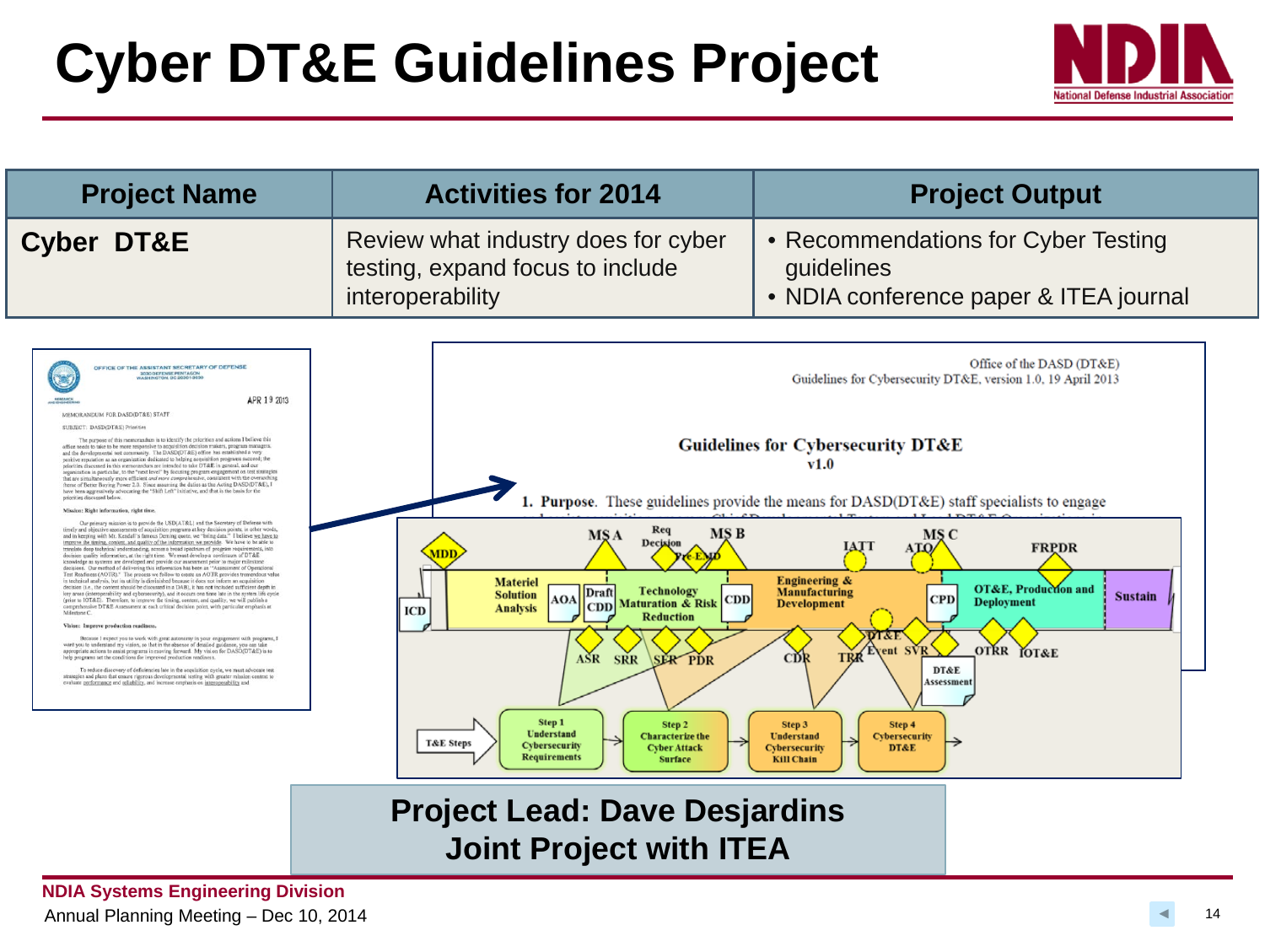## **Cyber DT&E Project – Completed**



- **Team comprised of Gov/Industry members**
	- Pete Christianson (MITRE) lead Gov rep.
- **Guideline paper completed by team & submitted to DASD-DT&E (Patrick Clancy) via Pete Christianson in March 2014**
- **Response from DASD(DT&E) was very positive**

•*"Wish to express my thanks for this excellent feedback…thoughtful review."* 

### • **Additional Comments from DASD(DT&E)**

- DASD(DT&E) in collaboration with DASD (SE) and DOT&E are in the process of refining the initial Cybersecurity T&E guidance in order to support T&E across the acquisition lifecycle.
- That guidance will ultimately be published in the upcoming updates to Chapter 9 of the Defense Acquisition Guidebook as well as the AT&L sponsored PM Cybersecurity Guidebook.
- Mr Clancy has forwarded the suggested revisions to them for consideration as they finalize this guidance

### • **Project team is exploring venues for paper/journal publishing on project (ITEA Journal 2015)**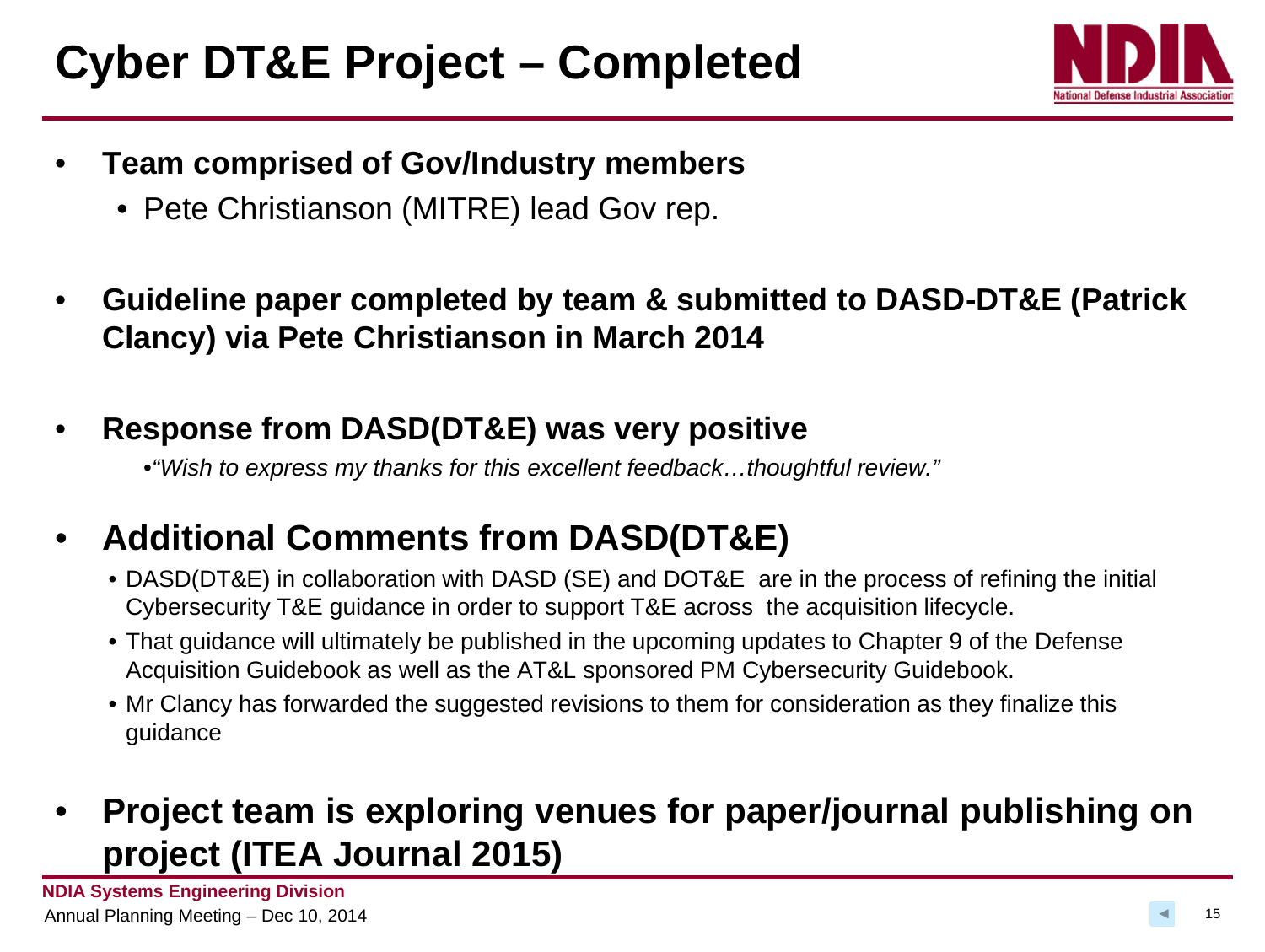## **Chief Developmental Tester Project**



|  | <b>Project Name</b>                                                                                                                                                                                                                                                                                                                                                                                                                                                                                                                                                                                                                                                                                                                                                                                                                                                                                                                                                                                |                                                                                                                                |                                                                                                    | <b>Activities 2014</b>                               |                                                                                                                                    | <b>Project Output</b>                                                                                                           |
|--|----------------------------------------------------------------------------------------------------------------------------------------------------------------------------------------------------------------------------------------------------------------------------------------------------------------------------------------------------------------------------------------------------------------------------------------------------------------------------------------------------------------------------------------------------------------------------------------------------------------------------------------------------------------------------------------------------------------------------------------------------------------------------------------------------------------------------------------------------------------------------------------------------------------------------------------------------------------------------------------------------|--------------------------------------------------------------------------------------------------------------------------------|----------------------------------------------------------------------------------------------------|------------------------------------------------------|------------------------------------------------------------------------------------------------------------------------------------|---------------------------------------------------------------------------------------------------------------------------------|
|  | <b>Chief Developmental</b><br><b>Tester</b>                                                                                                                                                                                                                                                                                                                                                                                                                                                                                                                                                                                                                                                                                                                                                                                                                                                                                                                                                        |                                                                                                                                | Review service policies for new role<br>and industry implementations                               |                                                      | • Propose model for industry interaction<br>White paper<br>• T&E/SE conference presentations                                       |                                                                                                                                 |
|  | <b>In the Senate</b>                                                                                                                                                                                                                                                                                                                                                                                                                                                                                                                                                                                                                                                                                                                                                                                                                                                                                                                                                                               | December 1, 2011<br>Ordered to be printed as passed<br><b>3 SEC. 806. MANAGEMENT OF DEVE</b><br>5<br>(a) CHIEF DEVELOPMENTAL 1 | <b>EVALUATION FOR MA</b><br><b>TION PROGRAMS.</b>                                                  | program.                                             | acquisition program be supported by-<br>"(A) a Chief Developmental Tester; and<br>"(B) a governmental test agency, serving as Lead | The Secretary of Defense shall require that each major defense<br><b>Developmental Test and Evaluation organization for the</b> |
|  | 7 of the John Warner National Defen<br>Resolved, That the<br>8 Fiscal Year 2007 (Public Law 109-364; 120 Stat. 2330)<br>tives (H.R. 1540) entit<br>9 as amended by section 805(c) of the National Defense Au-<br>tions for fiscal year 201<br>10 thorization Act for Fiscal Year 2010 (Public Law 110-181;<br>ment of Defense, for r<br>activities of the Depart<br>11 123 Stat. 2403), is further amended-<br>personnel strengths for<br>12<br>$(1)$ by redesignating paragraph $(6)$ as para-<br>poses.", do pass with th<br>13<br>$graph(7)$ ; and<br>AM<br>14<br>$(2)$ by inserting after paragraph $(5)$ the fol-<br>15<br>lowing new paragraph (6):<br>Strike out all<br>16<br>"(6) Chief developmental tester.".<br><b>SECTION 1. SHORT T</b><br>17<br>(b) RESPONSIBILITIES OF CHIEF DEVELOPMENTAL<br>This Act may<br>18 TESTER AND LEAD DEVELOPMENTAL TEST AND EVALUA-<br>3 thorization Act for F<br>19 TION ORGANIZATION.-Section 139b of title 10, United<br>20 States Code, is amended- |                                                                                                                                | • Coordinating DT&E activities<br>• Insight into Contractor activities<br>• Oversee T&E activities | • Inform government PM about contractor DT&E results |                                                                                                                                    |                                                                                                                                 |
|  |                                                                                                                                                                                                                                                                                                                                                                                                                                                                                                                                                                                                                                                                                                                                                                                                                                                                                                                                                                                                    |                                                                                                                                |                                                                                                    | <b>Project Lead:</b><br><b>Joe Manas</b>             |                                                                                                                                    |                                                                                                                                 |

**NDIA Systems Engineering Division** Annual Planning Meeting – Dec 10, 2014 16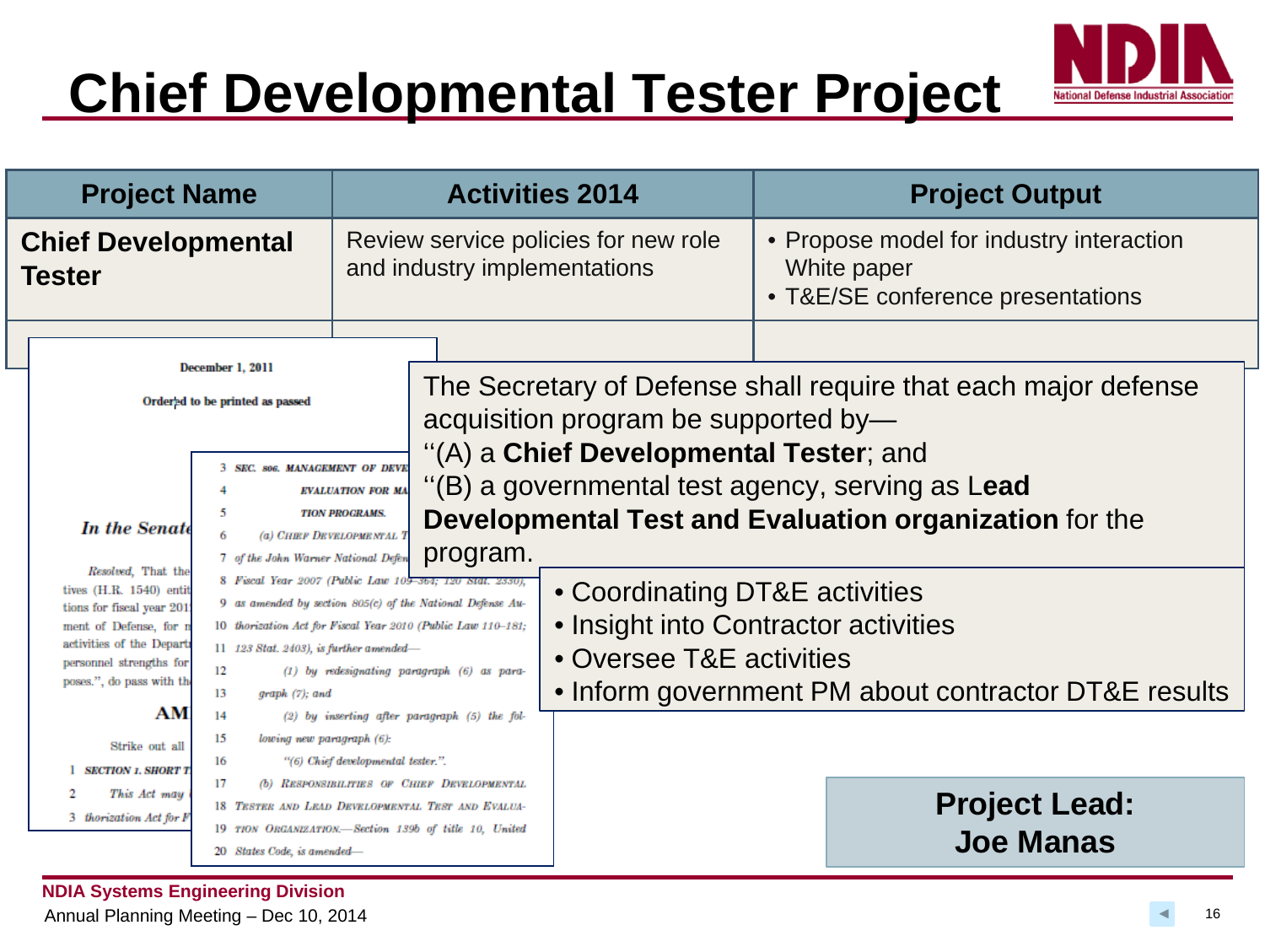## **CDT Project Status – Dec 2014**

### • **DT&E Committee Project team:**

- 
- 
- Tom Simms DASD(DT&E) Paul Alfieri DAU
- Joe Wascavage NAVAIR Bram Lillard DOT&E

• Joe Manas (Lead) – Raytheon Brendan Rhatigan – Lockheed Martin • Sandi Gianotas – Boeing (BTE) Steve Scukanec – Northrop Grumman

#### • **Power Point paper version completed in July 2014**

#### **Paper accepted to the following conferences:**

**NDIA 29th Annual National Test & Evaluation Conference <b>NOI**A ICOTE Meeting **07/21/2014 — 07/23/2014 7/21/2014 The Westin Washington, DC City Center The Westin Washington, DC City Center Washington, DC Washington, DC**

**ITEA 31st Annual International Test and Evaluation Symposium NDIA 17th Annual Systems Engineering Conference 10/6/2014 — 10/9/2014 10/27/2014 — 10/30/2014 Crystal Gateway Marriott Waterford at Springfield Arlington, Virginia Springfield, VA** 

### • **White paper completed – November 14**

• **Incorporated feedback received from ICOTE and T&E Division presentations**

• **Paper focuses on specific recommendations to shape future RFPs** • **Key Personnel Clauses around the Industry Test Lead**

- **Key interaction between CDT & ITL and the output products**
	- **Developmental Evaluation Framework (DEF) – Recommend Workshop w/ key stakeholders**
	- **Continue to update and review the DEF / TEMP as needed during development**

### • **Final Review of with DT&E Committee & ICOTE Dec 4th 2014 completed**

**NDIA Systems Engineering Division** Annual Planning Meeting - Dec 10, 2014

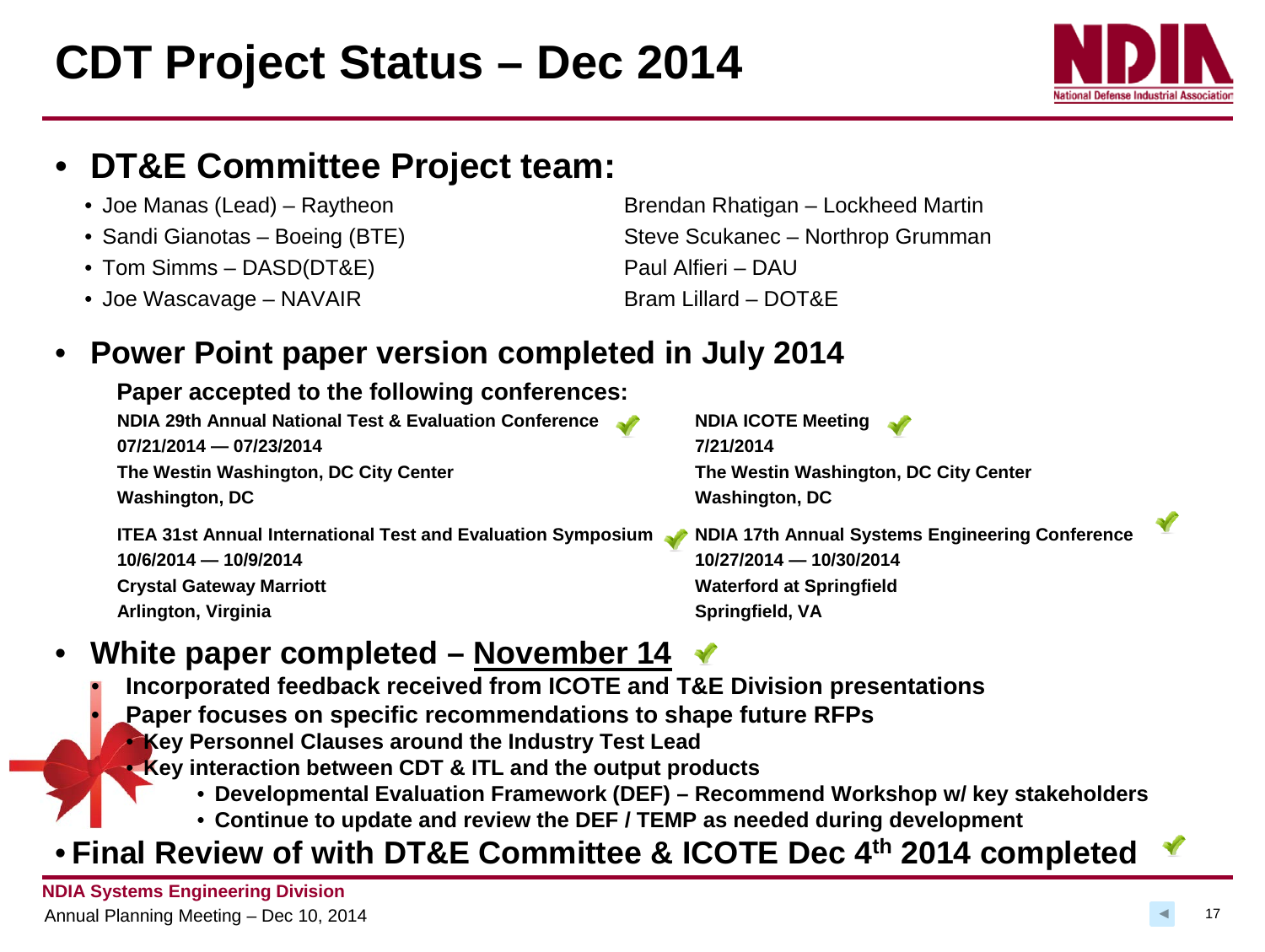

<span id="page-17-0"></span>

| 2014 Tasks Planned                                                                                                                                                                         | <b>Status</b> | Accomplishments (deliverables, etc.)<br>- Comments                                                                                                                                                                                                                                            |
|--------------------------------------------------------------------------------------------------------------------------------------------------------------------------------------------|---------------|-----------------------------------------------------------------------------------------------------------------------------------------------------------------------------------------------------------------------------------------------------------------------------------------------|
| Improving implementation of<br>current DoD Acquisition<br><b>ESOH policy – Teaming with</b><br><b>Aerospace Industries</b><br>Association (AIA) and DoD<br><b>Acquisition ESOH IPT</b>     | In Work       | Updating 2014 Oct 2013 National Aerospace<br>Standard (NAS) 411-1, "Hazardous Materials<br>Target List" with detailed listing of "Tracked"<br>hazardous materials (in addition to current<br>lists of DoD and AIA agreed to lists of<br>"Prohibited" and "Restricted" hazardous<br>materials) |
| Improving implementation of<br>current DoD Acquisition<br><b>ESOH policy - DoD Memo</b><br>based on 15 Nov 2013 Army<br><b>CAE memo on MIL-STD-</b><br>882E implementation<br>requirements | Cancelled     |                                                                                                                                                                                                                                                                                               |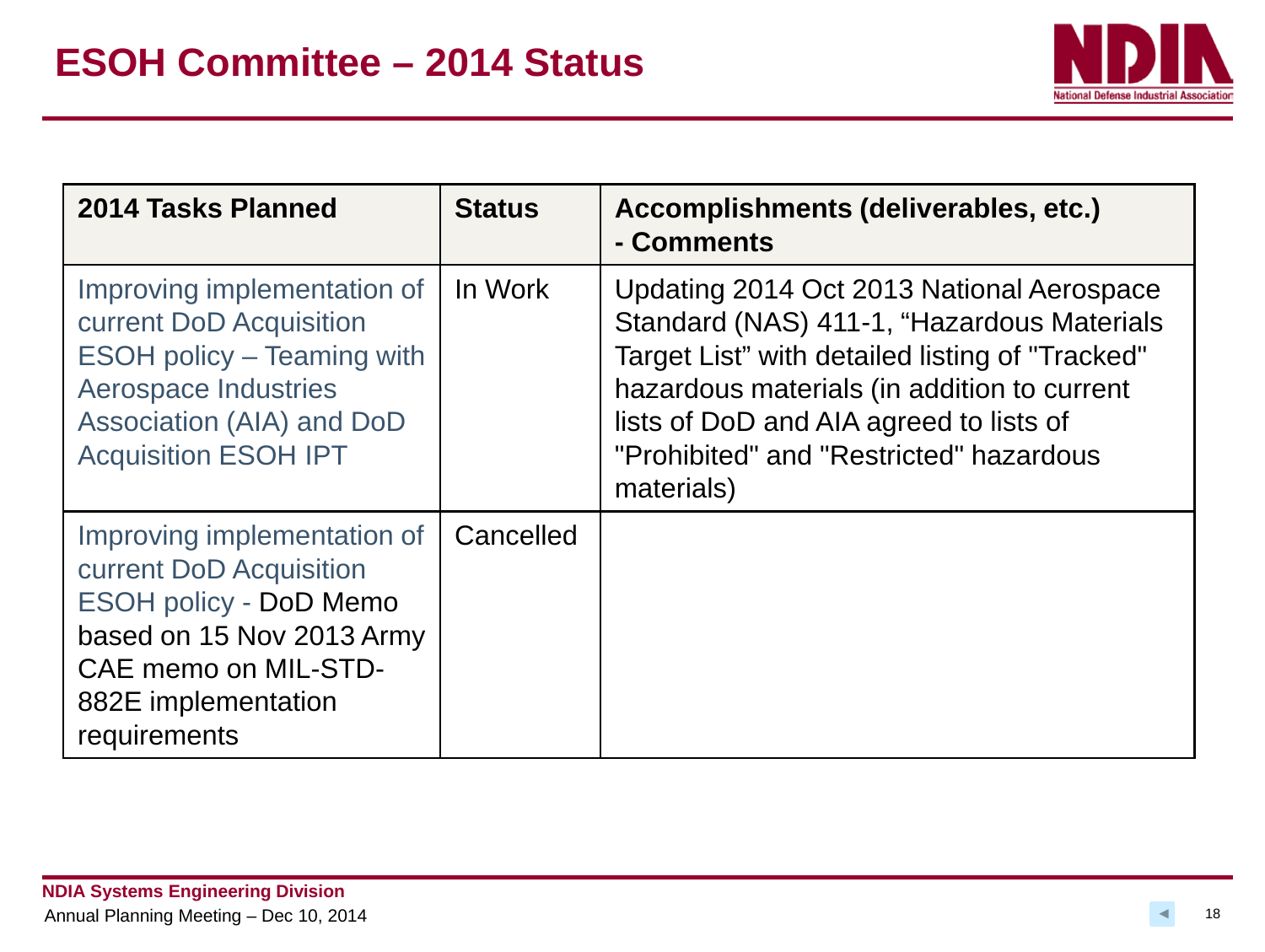

| 2014 Tasks Planned                                                                                           | <b>Status</b> | Accomplishments (deliverables, etc.)<br>- Comments                                                                                                                                                                                                              |
|--------------------------------------------------------------------------------------------------------------|---------------|-----------------------------------------------------------------------------------------------------------------------------------------------------------------------------------------------------------------------------------------------------------------|
| Improving implementation of<br>current DoD Acquisition<br>ESOH policy - MIL-STD-<br>882E Implementation work | In Work       | 1. Updated Defense Acquisition Guidebook<br>(DAU) Chapters 4, Systems Engineering, and<br>Chapter 9, Test & Evaluation, to align them<br>with the current Interim DoDI 5000.02                                                                                  |
|                                                                                                              |               | 2. Major revision to DAU Acquisition<br><b>Community Connection ESOH Site that</b><br>includes web resources, policy & guidance,<br>documents, and 25 specific topics on ESOH<br>best practices and lessons learned                                             |
|                                                                                                              |               | 3. 2014 NDIA Systems Engineering<br><b>Conference ESOH Track: 12 presentations</b><br>addressed DoD Policy, ESOH risk assessment<br>and acceptance, software system safety,<br>HAZMAT management, occupational health,<br>and National Environmental Policy Act |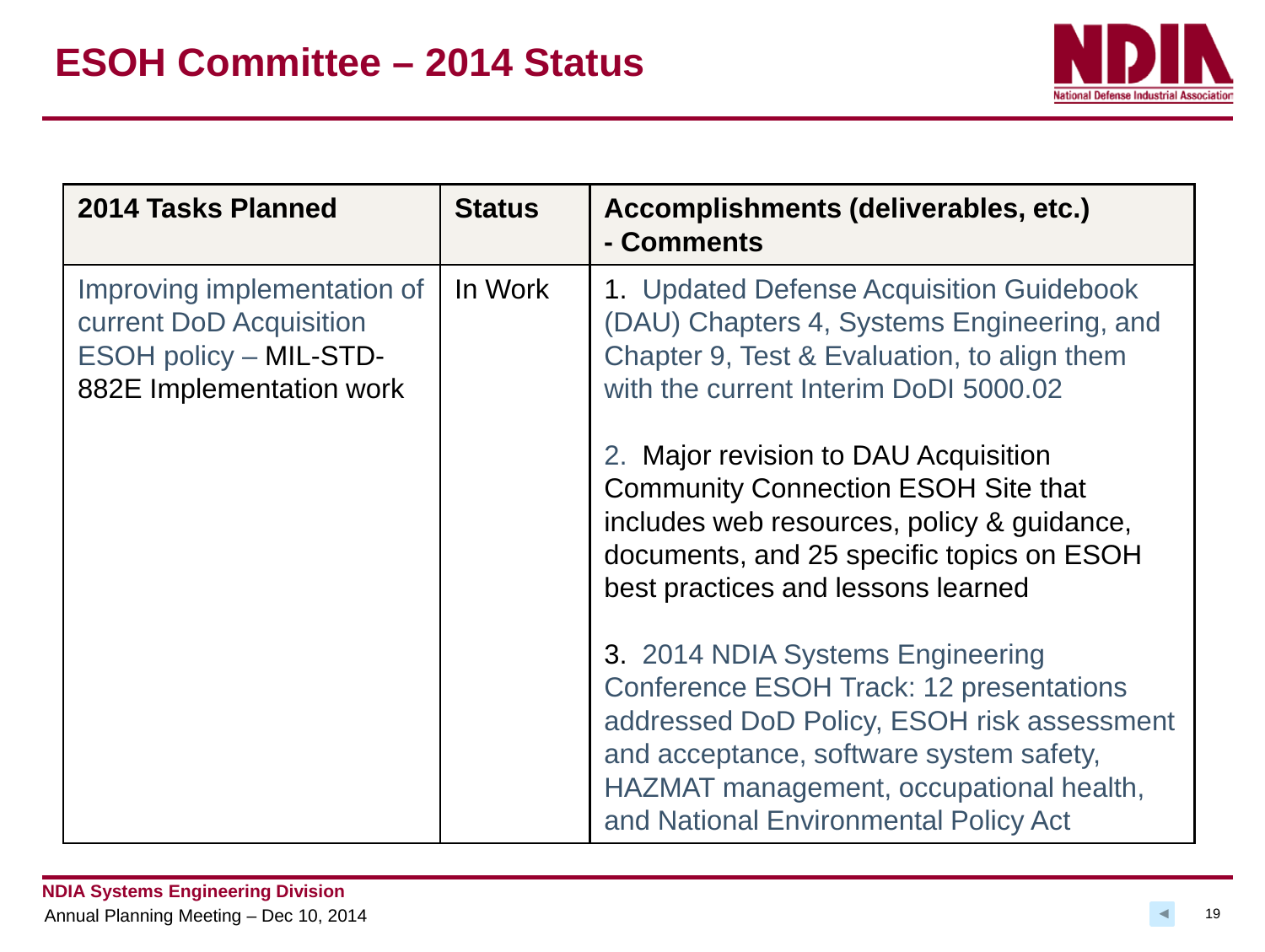

| 2014 Tasks Planned                                                                                                                                                                      | <b>Status</b> | Accomplishments (deliverables, etc.)<br>- Comments                                                                         |
|-----------------------------------------------------------------------------------------------------------------------------------------------------------------------------------------|---------------|----------------------------------------------------------------------------------------------------------------------------|
| Improving implementation of<br>current DoD Acquisition<br><b>ESOH policy - Develop</b><br>mechanism and collect<br><b>Industry and Government</b><br>feedback on policy and<br>guidance | In Work       | Seeking partners                                                                                                           |
| Improving implementation of<br>current DoD Acquisition<br><b>ESOH policy - Quarterly</b><br>webinars                                                                                    | In Work       | <b>Held ESOH Committee Meetings in</b><br>conjunction with each NDIA SED meeting<br>using telecoms and DCO Connect On-line |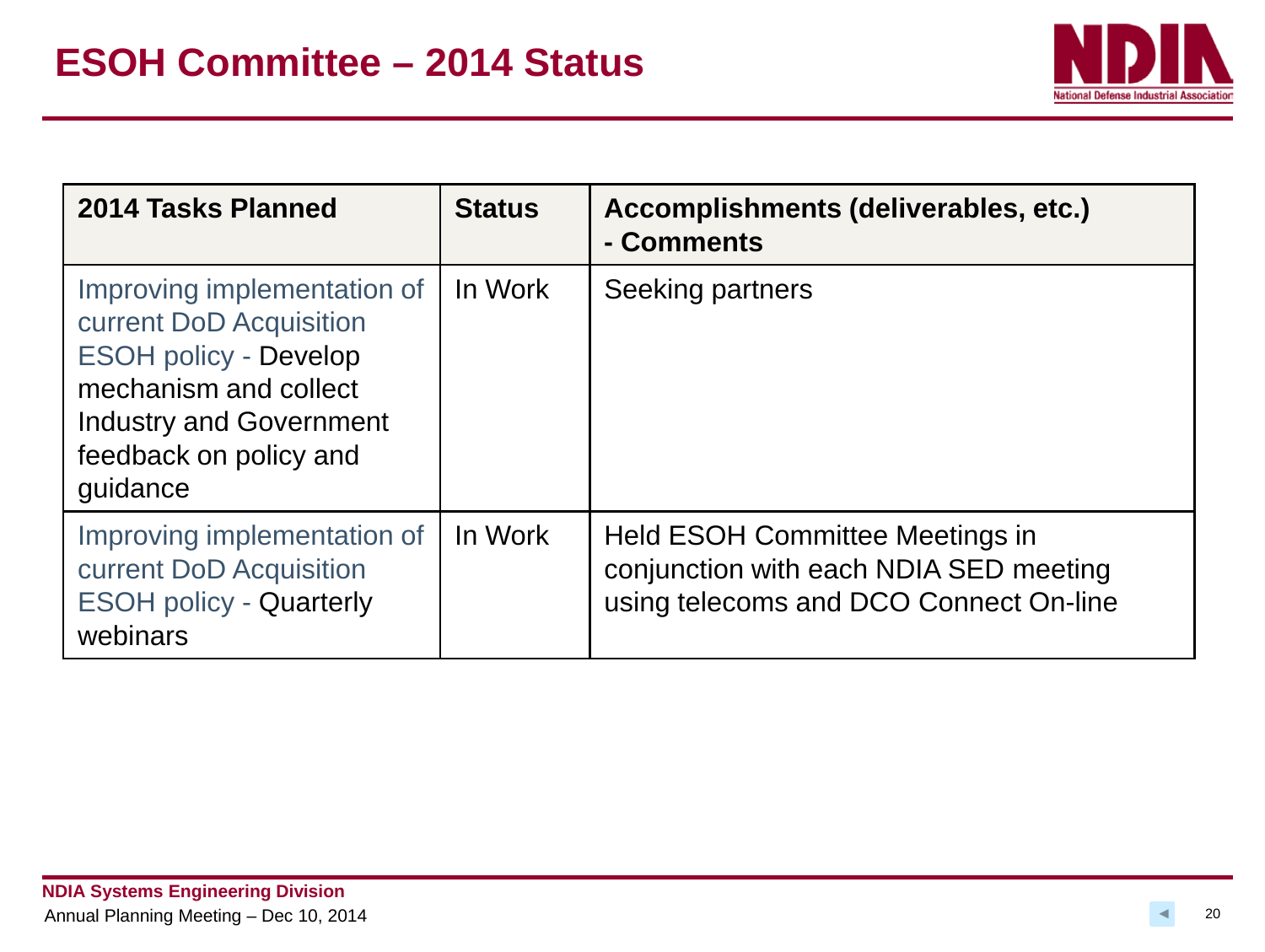

### **ESOH Committee - 2015 Task Plan**

#### **Proposed 2015 Tasks:**

Focus still on improving implementation of DoD Acquisition ESOH policy

- 1. Continue work with AIA on NAS 411-1 Tracked hazardous materials and quidance on the Tracked use of MIL-STD-882E methodology
- 2. Work with new DoD Three-Star Safety Occupational Health Steering Group
- 3. Develop mechanism and collect Indust Government feedback on MIL-STD-882
- 4. 2015 NDIA SE Conference ESOH Track

### **Schedule / Resources**

- 1. ECD Dec 2015 / AIA and DoD participa
- 2. ECD June 2015 / Potential funding from Star Steering Group (formerly DSOC)
- 3. ECD Dec 2015 / ESOH Committee par
- 4. ECD Oct 2015 / ESOH Committee part

### **Deliverables / Products**

| f current<br>list of<br>ance on<br>and<br>ry and<br>2E<br>:k | 1. List of "Tracked" Hazardous Materials published<br>as revised NAS 411-1 and published AIA<br>guidance on application of MIL-STD-882E<br>methodology to hazardous materials mgmt<br>2. Include Acquisition ESOH Goal in Three-Star<br>Safety & Occupational Health Strategic Plan<br>3. Develop questionnaire and request NDIA SED<br>distribute to Industry and ODUSD (I&E) distribute<br>to DoD PEOs and Program Offices<br>4. Plan for and hold ESOH track at the 2015 NDIA |
|--------------------------------------------------------------|----------------------------------------------------------------------------------------------------------------------------------------------------------------------------------------------------------------------------------------------------------------------------------------------------------------------------------------------------------------------------------------------------------------------------------------------------------------------------------|
|                                                              | <b>SE Conference</b>                                                                                                                                                                                                                                                                                                                                                                                                                                                             |
|                                                              | <b>Issues / Concerns:</b>                                                                                                                                                                                                                                                                                                                                                                                                                                                        |
| ınts<br>n Three-<br>ticipants<br>ticipants                   | 1. Different perspectives of DoD and AIA on<br>objective of the proposed guidance on use of<br>MIL-STD-882E methodology for hazardous<br>materials management<br>2. DoD Three-Star Safety and Occupational Health                                                                                                                                                                                                                                                                |
|                                                              | Steering Group willingness to fund<br>implementation of an Acquisition ESOH Goal<br>3. Availability of time to work                                                                                                                                                                                                                                                                                                                                                              |

4. Availability of time to work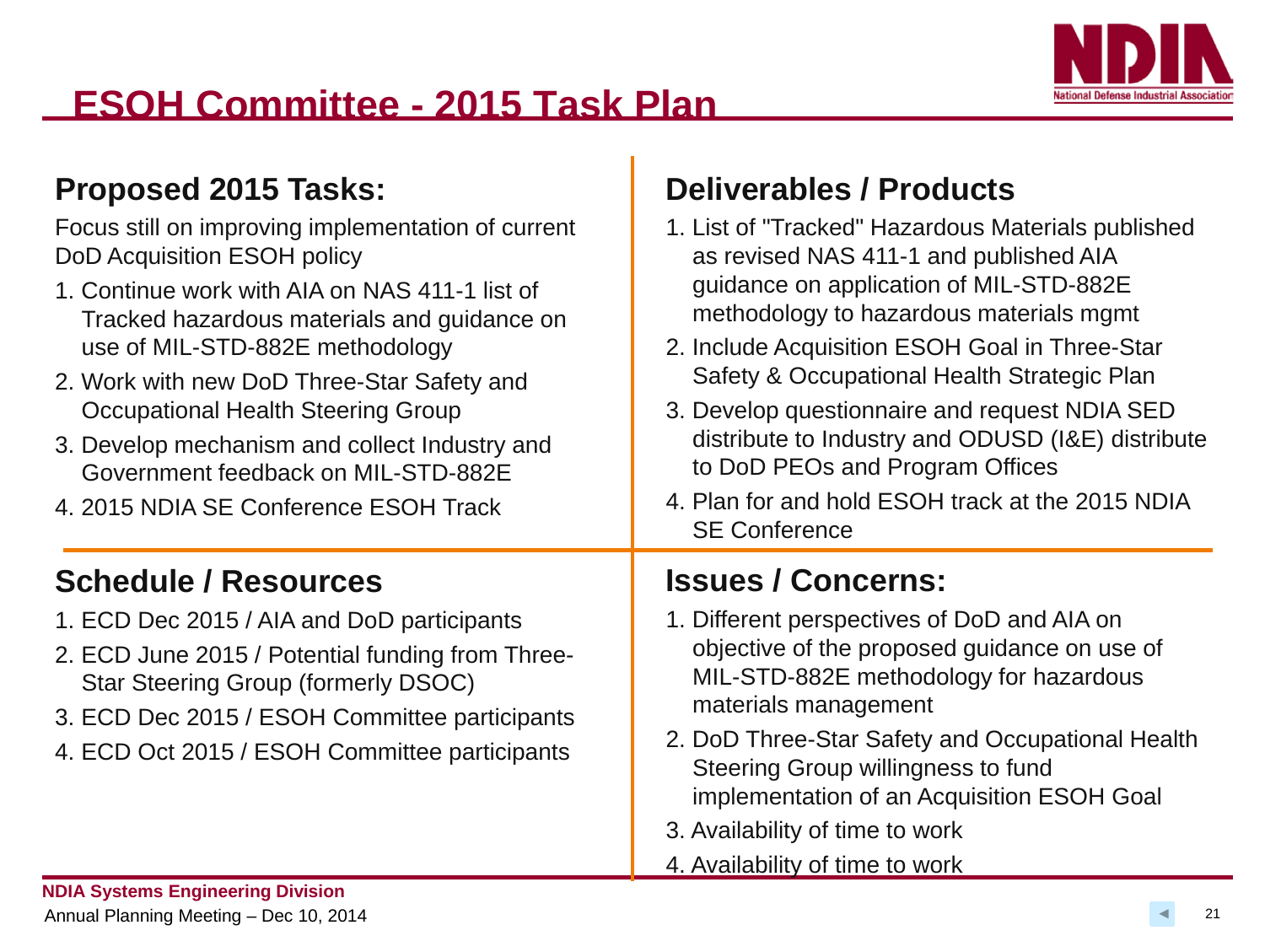### <span id="page-21-0"></span>**Mission Analysis Committee – 2014 Task Summary**



- Collaborated with ASD R&E/Research on the integration of S&T/IR&D
	- Significantly increased the involvement of Industry at the Multidisciplinary University Research Initiative (MURI) Review
	- $\triangleright$  Increase Industry awareness and use of Defense Innovation Marketplace
- Submitted whitepaper to the NDIA SE Division Steering Committee on "The Role of Architecture in the Development Planning Trade Space" (joint effort with the Architecture Committee)
- Organizational Conflict of Interest (OCI) Task (Not completed)
	- Collaborate with the Government DPWG to address OCI
	- Develop a clear and concise understanding of the FAR / DFARS language
	- Communicate findings across Gov't/ Industry
	- Status: "04/18/2014 CAAC Chair tasked Acquisition Ethics and International Law Team to review additional public comments, revise draft final rule as necessary, and draft supplemental report. Supplemental report due 08/27/2014. Due date extended to 12/03/2014."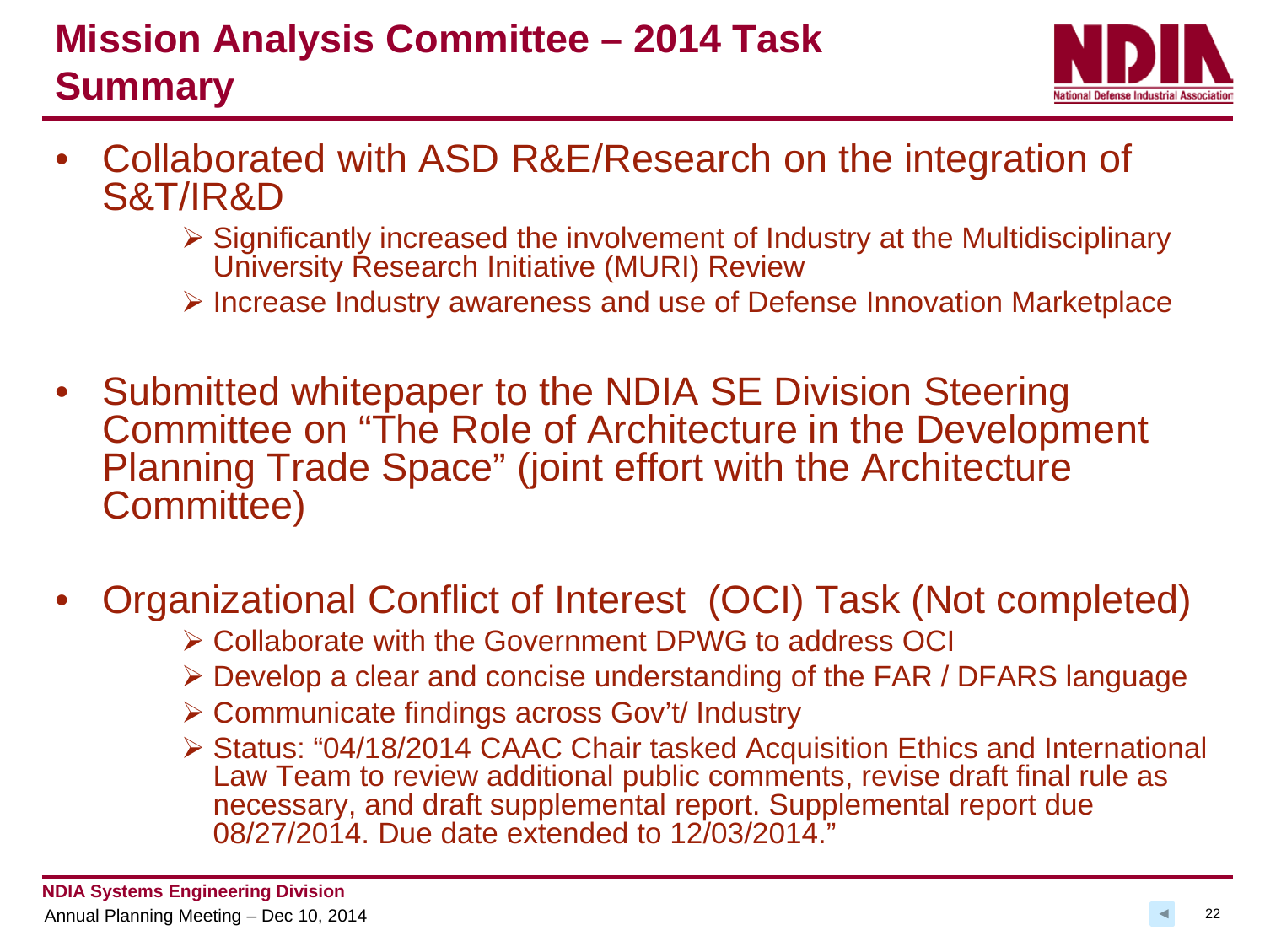### **Mission Analysis Committee - 2015 Task Plan**



| Proposed 2015 Tasks:<br>• Recommend dissolving Mission Analysis<br><b>Committee and NDIA Development Planning</b><br><b>Working Group.</b> | <b>Deliverables/Products</b><br><b>None</b><br>$\bullet$                                                                                                                                                                                                                                                            |  |  |  |
|--------------------------------------------------------------------------------------------------------------------------------------------|---------------------------------------------------------------------------------------------------------------------------------------------------------------------------------------------------------------------------------------------------------------------------------------------------------------------|--|--|--|
| <b>Schedule / Resources</b>                                                                                                                | <b>Issues / Concerns:</b>                                                                                                                                                                                                                                                                                           |  |  |  |
| • None                                                                                                                                     | <b>Developing Planning instantiation across</b><br>$\bullet$<br>Government and Industry has been largely<br>successful. There were no ad hoc issues which<br>arose in 2014.<br>• OCI task remains incomplete. Need to discuss<br>the value of completing this. Gov't/Industry<br>engagement is a tenant of BBP 3.0. |  |  |  |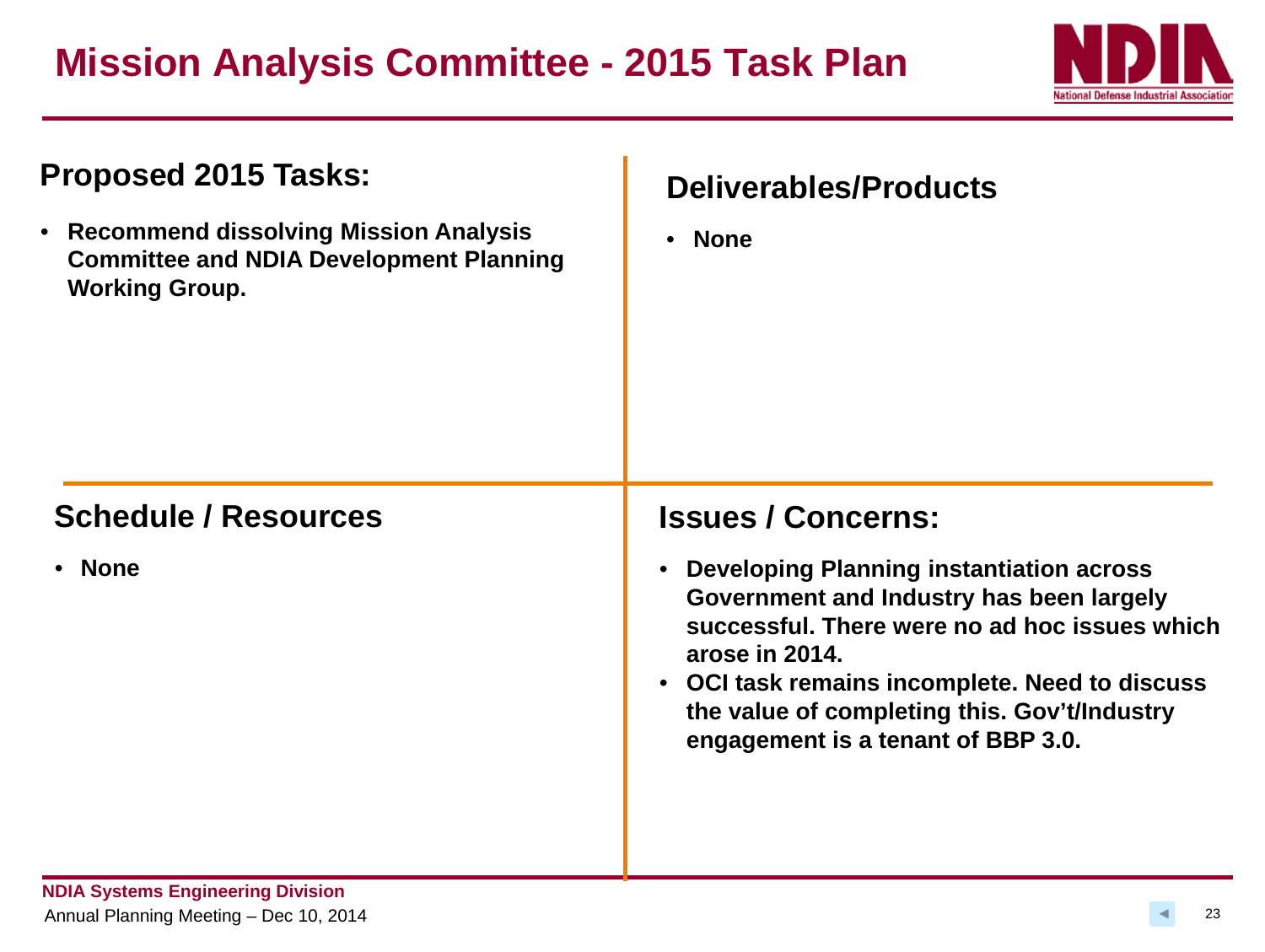

<span id="page-23-0"></span>

| 2014 Tasks Planned                                            | <b>Status</b>               | Accomplishments (deliverables, etc.)<br>- Comments                                                                                                                               |  |  |
|---------------------------------------------------------------|-----------------------------|----------------------------------------------------------------------------------------------------------------------------------------------------------------------------------|--|--|
| ID of M&S by Acquisition<br>Life Cycle Phase Study            | Complete                    | Report and data workbook approved by NDIA<br>and posted on Committee website                                                                                                     |  |  |
| <b>Essential Elements of the</b><br><b>System Model Study</b> | <u>In</u><br><b>Process</b> | Data gathering completed and modeled.<br>Briefing on work given at October 2014<br>$\bullet$<br><b>Systems Engineering Conference</b><br>Expect to complete report in April 2015 |  |  |
| <b>Committee Meetings</b>                                     | Complete                    | Meetings held in February, April, May, and<br>August 2014<br>Presentations posted on committee web<br>site                                                                       |  |  |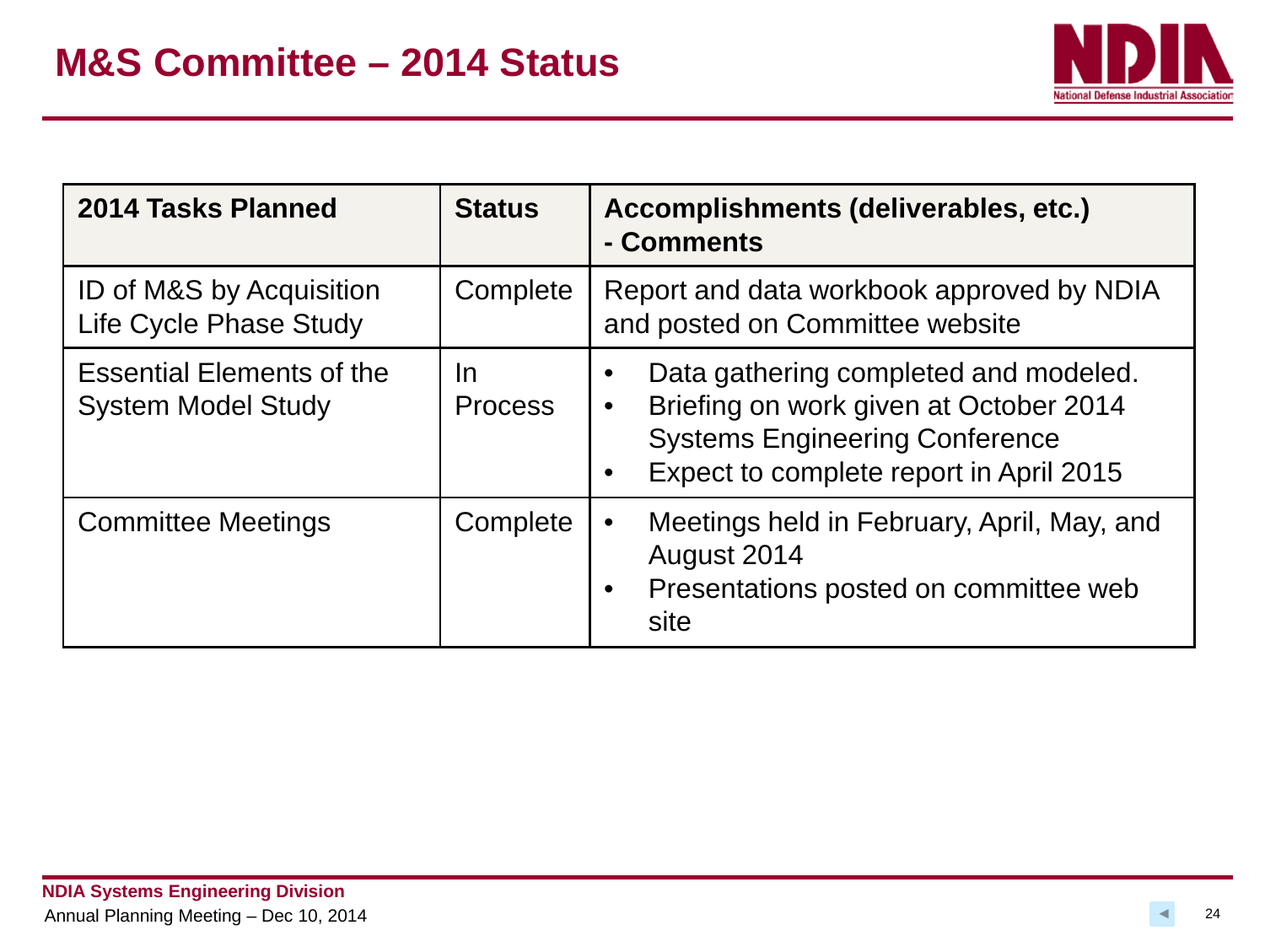

| <b>Proposed 2014 Tasks:</b><br>• Complete study to determine essential<br>elements of a "System Model" that evolves<br>over the life cycle<br>• Conduct System Model workshop<br><b>Provide continuing situational awareness for</b><br>$\bullet$<br><b>M&amp;S Committee members (ongoing)</b><br>Motivate submittal of abstracts to populate<br>$\bullet$<br>full-length M&S track at 2015 SE Conference | Deliverables/Products:<br>Final report on essential elements of a System<br>$\bullet$<br><b>Model</b><br><b>Report on System Model workshop</b><br>Committee meeting presentations posted on<br>committee web site |  |  |
|------------------------------------------------------------------------------------------------------------------------------------------------------------------------------------------------------------------------------------------------------------------------------------------------------------------------------------------------------------------------------------------------------------|--------------------------------------------------------------------------------------------------------------------------------------------------------------------------------------------------------------------|--|--|
| <b>Schedule / Resources:</b><br>Final report on essential elements of a System<br>Model - April 2015<br>• Have sufficient volunteers<br>• Committee meetings in February, April, June,<br>and August 2015<br>Need organizations to volunteer to host<br>$\bullet$                                                                                                                                          | <b>Issues / Concerns:</b><br>• Finding volunteers to work on unfunded study<br>efforts is getting much more difficult in current<br>fiscal environment<br>• Shifted 2015 focus to a workshop                       |  |  |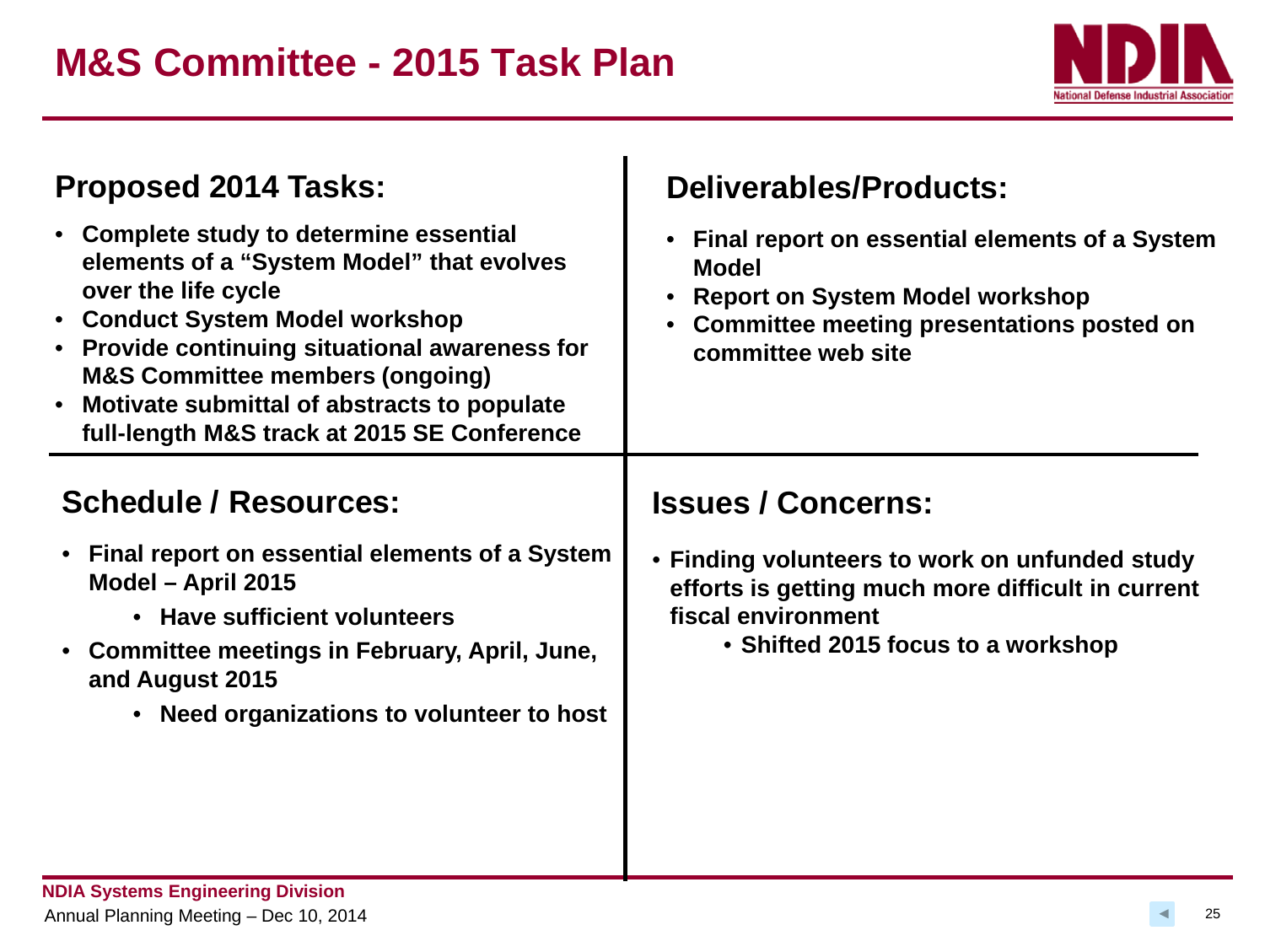

### <span id="page-25-0"></span>**Proposed 2014/2015 Tasks:**

• **Develop a set of seven to eight recommendations where OSD/DASD (SE) could make a difference regarding improving the state of DoD software**

### **Deliverables/Products**

- **Ranked candidate issues/recommendation list**
- **3x3 chart showing Payoff vs. Ease of Implementation**
- **Summary chart for each issue**

#### **Schedule / Resources**

- **Preliminary issue identification and ranking by 19 Dec 2014, refinement and recommendations by 30 Jan 2015**
- **Resources:**
	- **Paul Croll, PR Croll, LLC, Panel Lead**
	- **JoAn Ferguson, General Dynamics**
	- **Gary Hafen, Retired Lockheed Martin**
	- **Cheryl McIntyre, Lockheed Martin.**
	- **Cindy Molin, Raytheon**
	- **Ken Nidiffer, SEI**
	- **Shawn Rahmani, Boeing**
	- **Rick Selby, Northrop Grumman**

#### **NDIA Systems Engineering Division**

Annual Planning Meeting - Dec 10, 2014

### **Issues / Concerns:**

• **Will need close collaboration with DASD/SE to refine list of issues and recommendations**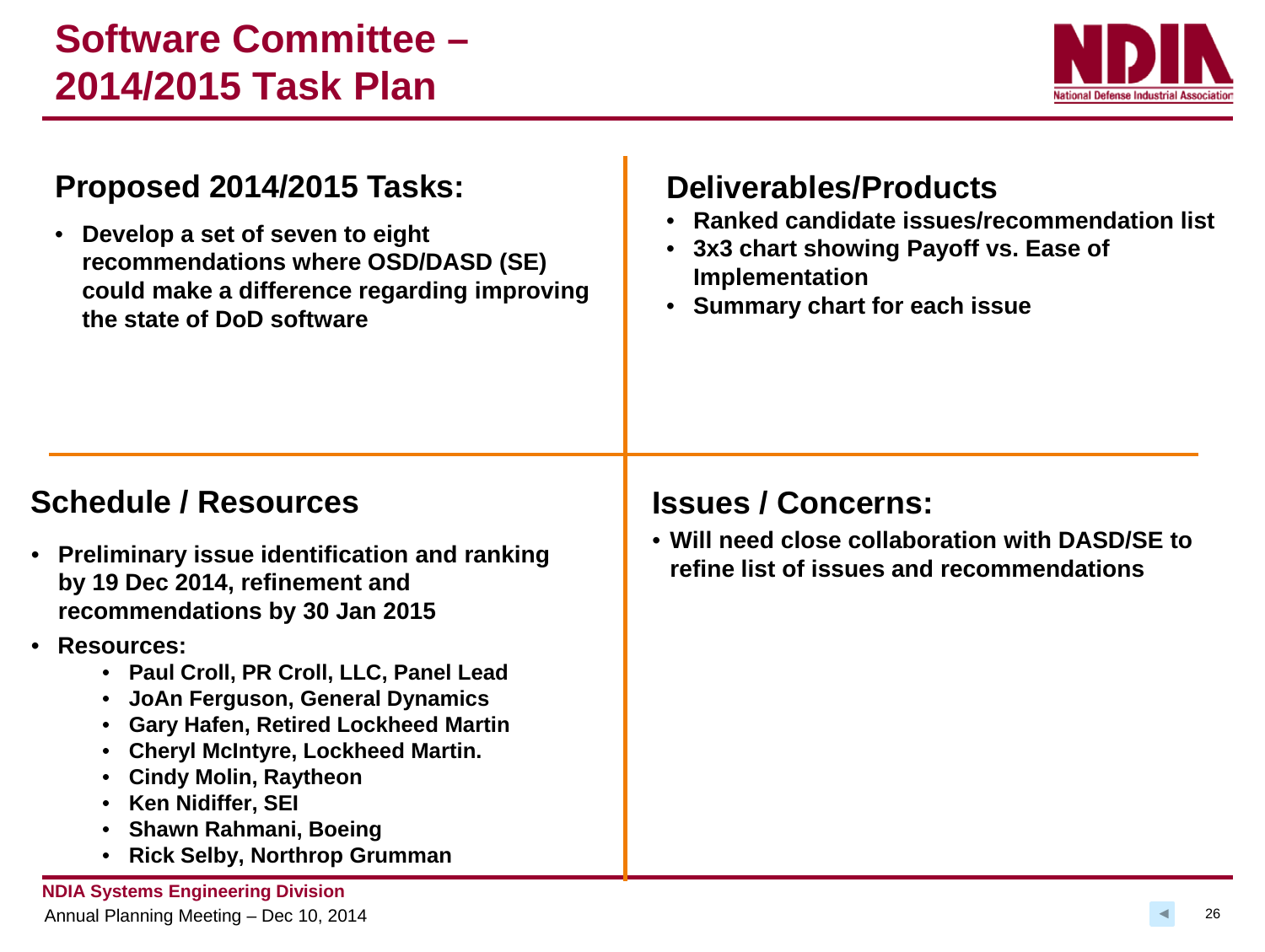## **Software Committee - Title: Issue/Problem Statement**



- Background
	- How did we get here?
	- Where are we now?]
- Desired State: [Where would we like to be?] – Bottom Line Up Front
- Path to Closure: [How do we get there]
- Metric [How do we know we have arrived?]
- Potential Contribution: [What can OSD/DASD(SE) accomplish to make a difference?]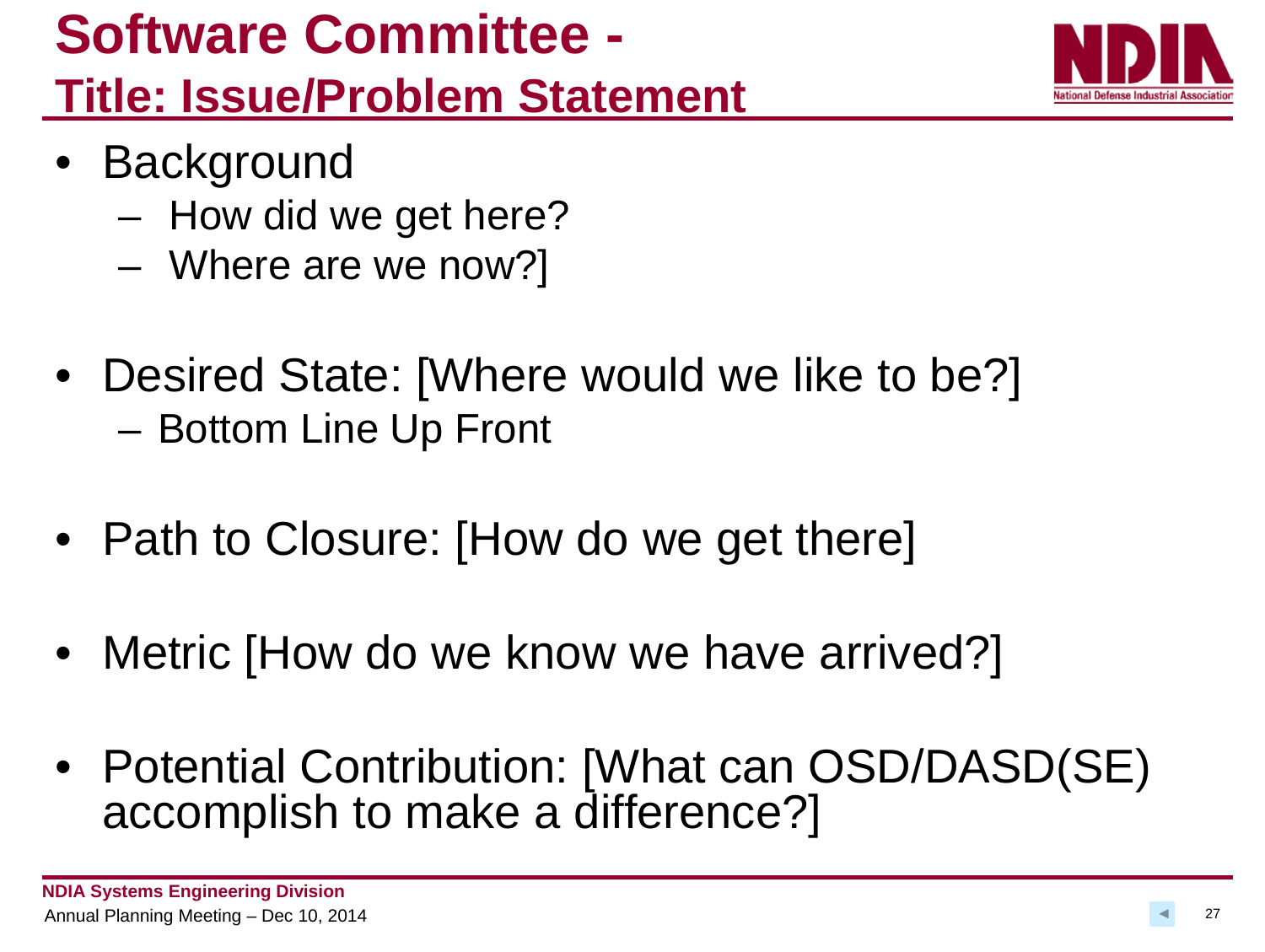## **Title: Predictive Software Metrics for Project Lifecycle**



- **Background** 
	- SW indicators are mostly lagging and not leading
	- DoD SW intensive programs have faced execution issues
- Desired State: [Where would we like to be?]
	- Standard collection and use of predictive SW metrics (technical/cost/quality/schedule) by DoD and contractors
		- Should also link to SW estimating BOE/metrics
- Path to Closure: [How do we get there]
	- Define and mandate use of std SW predictive metrics
- Metric [How do we know we have arrived?]
	- Track actual vs predictive metrics to improve effectiveness
- Potential Contribution: [What can OSD/DASD(SE) accomplish to make a difference?]
	- Form a team to define predictive SW metrics
	- Mandate metrics in RFPs, collect data to improve effectiveness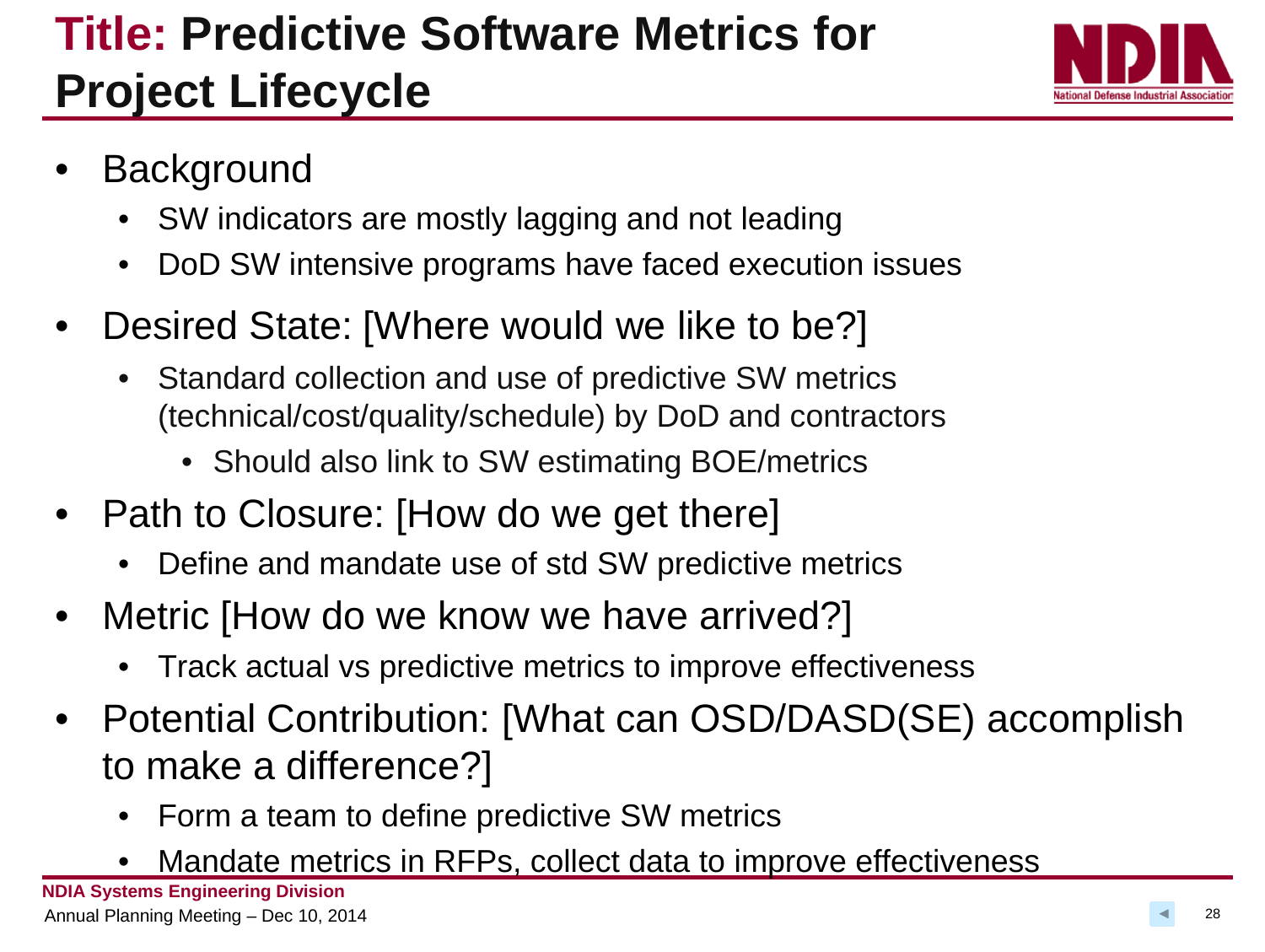# **Example: Software/Systems Acquisition**







Annual Planning Meeting – Dec 10, 2014 **29** 29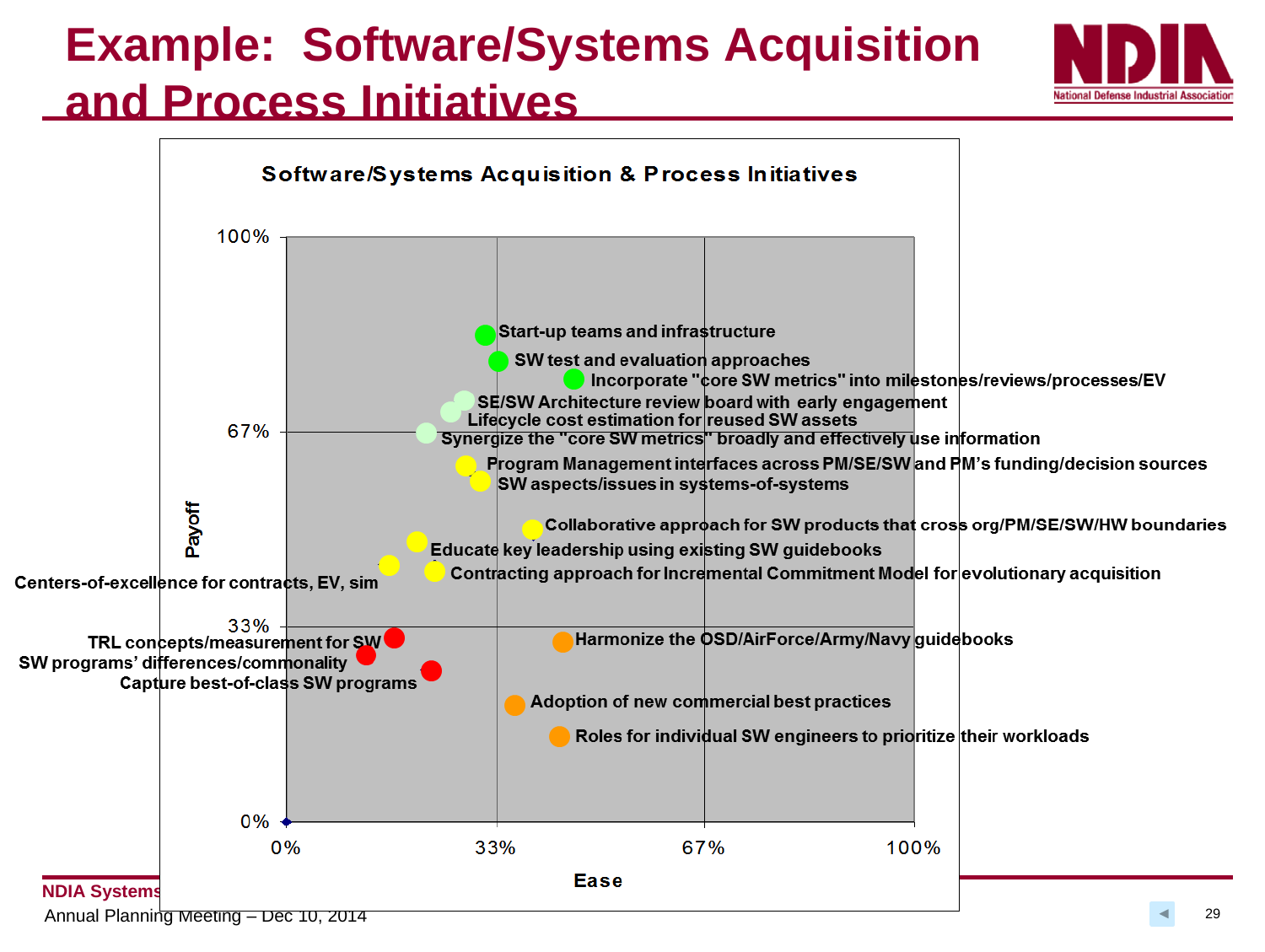## **Example: Software/Systems Acquisition and Process Initiatives: Summary**



| Initiative                                                                                                                                                                                             | <b>Action</b>                                             | <b>Key Players</b>                           |                | Payoff         |              |      | Ease           |                | Ease | Payoff | Ease    | Payoff  |
|--------------------------------------------------------------------------------------------------------------------------------------------------------------------------------------------------------|-----------------------------------------------------------|----------------------------------------------|----------------|----------------|--------------|------|----------------|----------------|------|--------|---------|---------|
|                                                                                                                                                                                                        |                                                           |                                              |                |                | Low Med High | Diff |                | Med Easy       |      |        | #voters | #voters |
|                                                                                                                                                                                                        |                                                           |                                              |                | 3              |              |      | 3              | 9              |      |        |         |         |
| Synergize/Harmonize the OSD, Air Force, Army, Navy SW<br>Guidebooks for broad use and benefits                                                                                                         |                                                           |                                              | 6              | 19             |              |      | 22             | 5              | 44%  | 31%    | 28      | 26      |
| Approach to take advantage of existing SW assets/guidebooks<br>and get them into the hands of decision makers (Educate the<br><b>key leadership)</b>                                                   |                                                           |                                              | $\Omega$       | 21             | 6            | 19   | $\overline{7}$ | -1             | 20%  | 48%    | 27      | 27      |
| Synergize/Harmonize the "core SW metrics" broadly, how to<br>use the information, and enable effective program/acquisition<br>management                                                               | Distribute; then<br>working group                         | <b>SSA</b> collab<br>telecon, SW<br>ExpPanel | 2              | 11             | 14           | 18   | 9              |                | 21%  | 66%    | 28      | 27      |
| Approach for incorporating "core SW metrics" into<br>milestones/reviews/processes/EV (assumes definition of "core"<br>SW metrics"; line #7)                                                            | Distribute: then<br>working group                         | <b>SSA</b> collab<br>telecon, SW<br>ExpPanel | $\Omega$       | 10             | 17           | 8    | 10             | $\overline{7}$ | 45%  | 75%    | 25      | 27      |
| Establish centers-of-excellence for key SW/SE engineering<br>areas, such as for EV, contract language, and simulation                                                                                  |                                                           |                                              | $\overline{2}$ | 20             | 5            | 20   | 5              | $\Omega$       | 16%  | 44%    | 25      | 27      |
| Organize start-up teams and infrastructure to facilitate<br>mission/program/acquisition success                                                                                                        | Working group                                             | SSA, STSC,<br>Mitre, SW<br>ExpPanel          | $\Omega$       | $\overline{7}$ | 21           | 12   | 13             | 3              | 31%  | 83%    | 28      | 28      |
| Approach for addressing "program management" cross-<br>fertilization across PM/SE/SW, including interface between PM<br>and their funding/decision source                                              |                                                           |                                              | $\Omega$       | 15             | 10           | 9    | 15             |                | 28%  | 60%    | 25      | 25      |
| Identify and capture example best-of-class successful SW<br>programs, including during start-up phase                                                                                                  |                                                           |                                              | 12             | 14             |              | 13   | 13             | $\Omega$       | 22%  | 26%    | 26      | 27      |
| Establish architecture review board ("friendly review") who<br>engage early and provide constructive suggestions;<br>architecture view is broad SE/SW (see AT&T article IEEE<br>Software Mar/Apr 2005) | [Existing] task /<br>Working group?<br>(see USC<br>scope) | JPL. SEI                                     | 2              | 9              | 16           | 14   | 11             | $\overline{2}$ | 27%  | 71%    | 27      | 27      |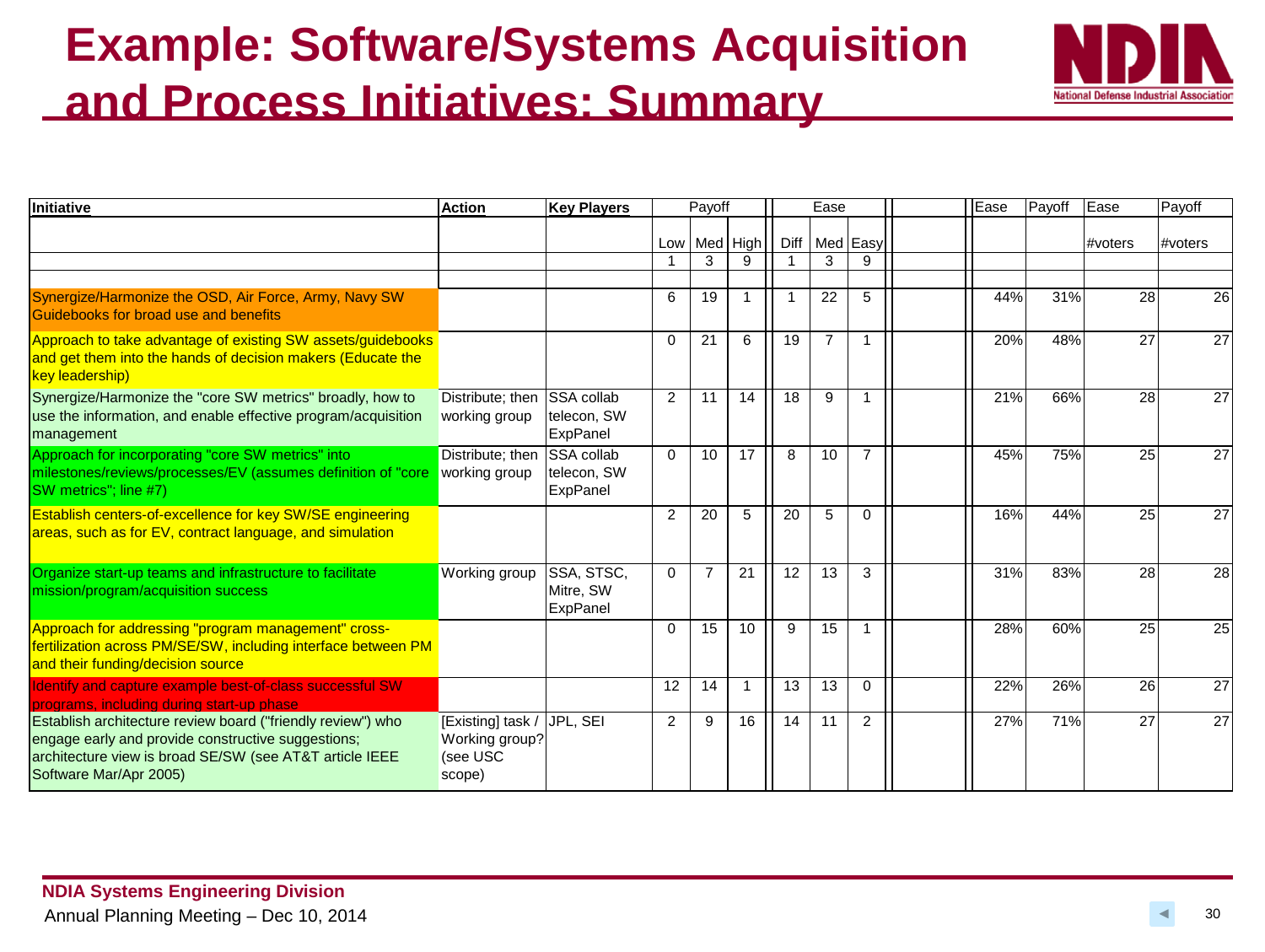## **Candidate Issues to Date**



- 1. Based on the lifecycle models contained in the new released interim version of DoD 5000.2, what are the appropriate software life cycles?
- 2. Systems/Software Requirements tracking
- 3. Software Estimation Techniques for Large DoD Systems using Iterative/ Agile Development Approaches
- 4. Recommended Software Practices: System of Systems Software Considerations in the Engineering of Systems
- 5. Recommended Software Practices in Support of the Better Buying Power 3.0 initiative
- 6. Effective Implementation of Software Quality Assurance in the Engineering of Systems and Systems of Systems
- 7. Adapt the acquisition processes and educate the acquisition workforce on optimizing the use of agile software development approaches
- 8. Accelerate bringing new college graduates into the workforce by communicating needed skill sets to academia, promoting federal contracting work at STEM events, and identifying approaches to deal with security clearances for new college graduates
- 9. Support the development of software estimation approaches that work with new technologies and approaches; adapt the acquisition processes and educate the acquisition workforce to encourage use of these approaches
- 10. Executable improvements for software, including Predictive metrics. Need to be relevant to agile
- 11. Integration of Systems Engineering and Software Engineering, more specifically in the area of incremental development. For example "Big V" perspective of Systems Engineering versus software/agile incremental mindset.
- 12. Use of Analytics to provide visibility of progress, trends, issues.
- 13. Impact of Mobile (hand held devices), including ripple effects on security, training, etc.
- 14. A DoD app store, with a layered architecture which allows innovation at various levels
- 15. Effective implementation of Cloud technology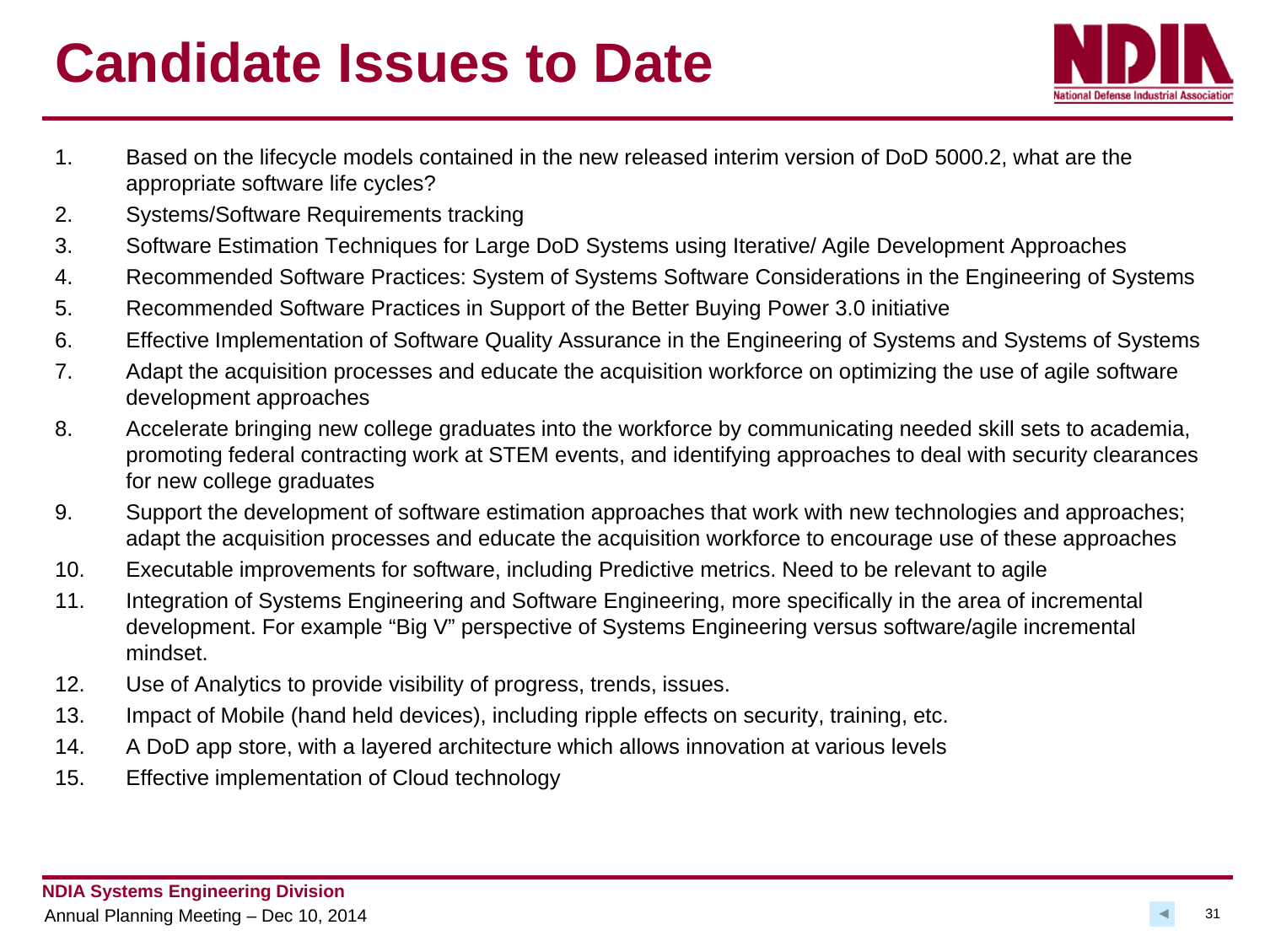

## **2014 Activities**

## – SE Effectiveness Study Outreach

- INCOSE Working Groups and Chapters
- OSD International SE Panel
- **IEEE Metrocon (Arlington, TX)**
- PMI International Congress
- NDIA SE Conference

## – Research & Publications

- Studied SE Effectiveness of Defense vs. non-Defense projects
- Published "The Business Case for Systems Engineering: Comparison of Defense Domain vs. Non-Defense Projects" CMU/SEI-2014-SR-013

## **2015 Planned Activities**

## – Continue SE Effectiveness Study outreach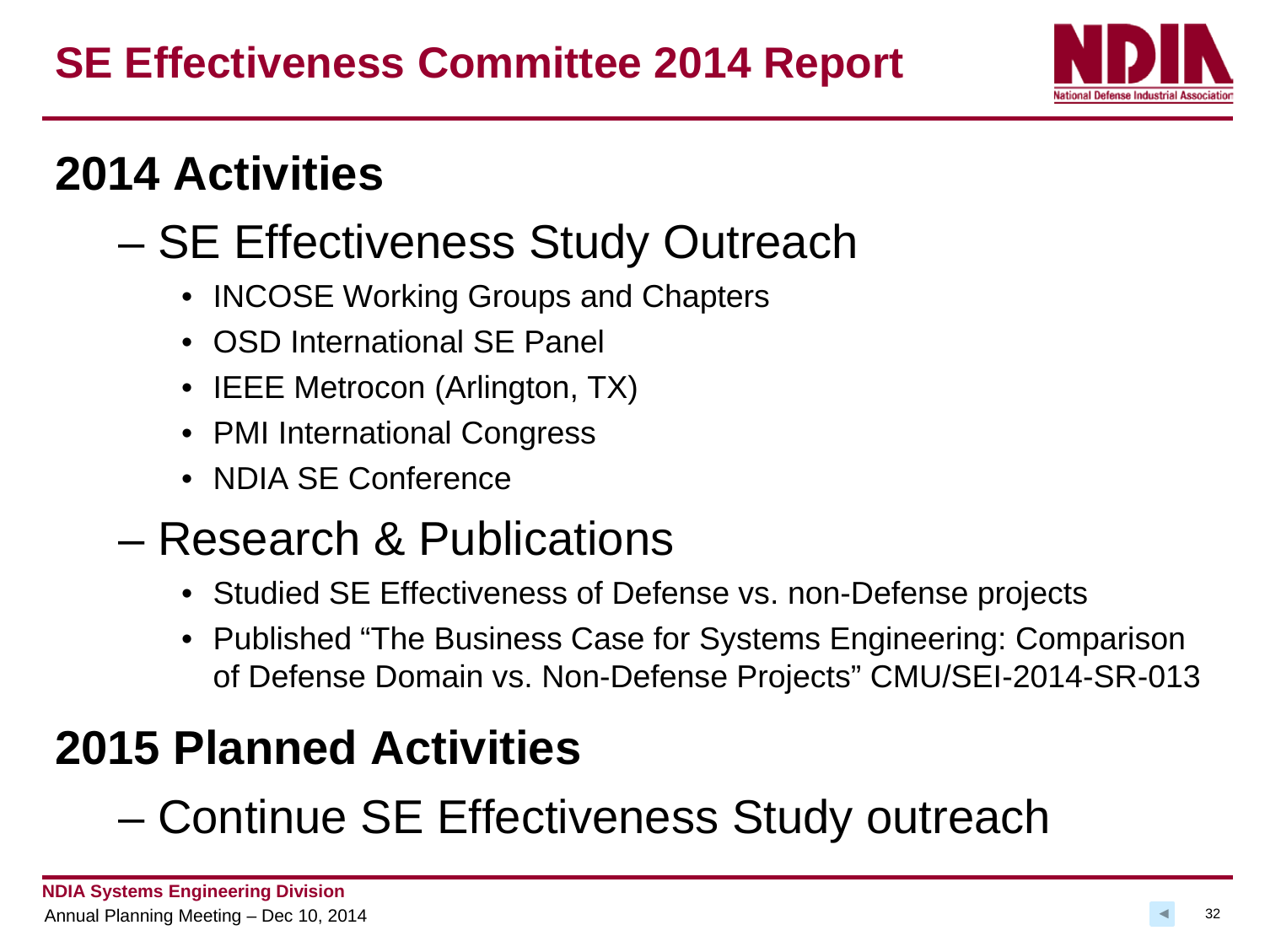

## <span id="page-32-0"></span>**Systems Security Engineering Committee December 2014**

# Holly Coulter Dunlap, Raytheon Beth Wilson, Raytheon Industry Co-Chairs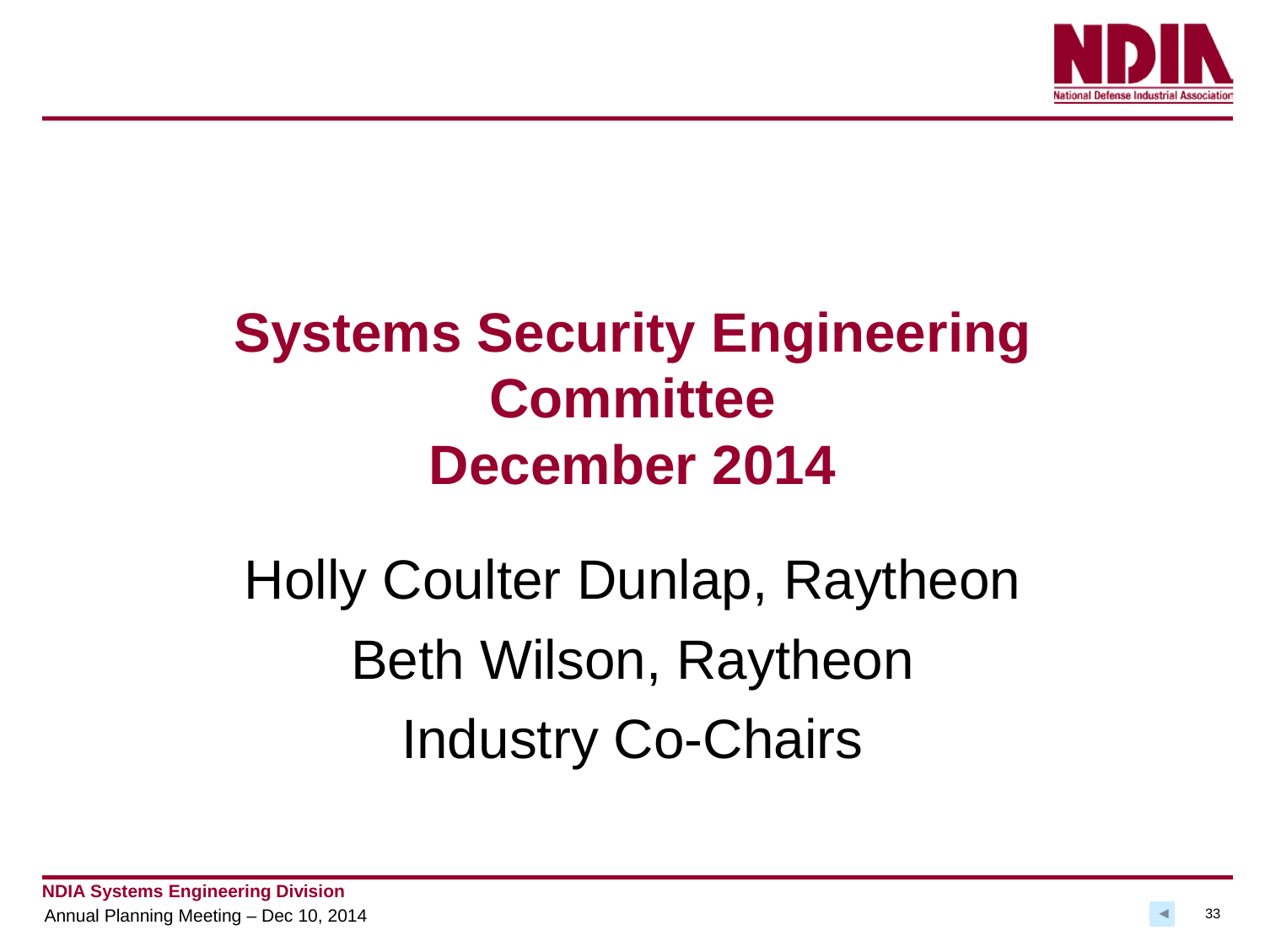## **Summary of SSE Committee 2014 Achievements, Current Efforts, & Plans**



|           | Topic                                                           | <b>Activity</b>                                                                                                                                                                                                                                                                                              |  |  |  |  |
|-----------|-----------------------------------------------------------------|--------------------------------------------------------------------------------------------------------------------------------------------------------------------------------------------------------------------------------------------------------------------------------------------------------------|--|--|--|--|
|           | <b>PPP Workshop</b>                                             | Follow-on to 2012 Workshop scheduled May 19-22<br>Focus on Performance Metrics, Integration of security sub specialties, and<br>contracting SSE and DT&E.                                                                                                                                                    |  |  |  |  |
| 59        | <b>Industry perspective</b>                                     | Developing an industry perspective report on "Suggested Language to<br>Incorporate System Security Engineering for Trusted Systems and Networks<br>into Department of Defense Requests for Proposals; January 2014" 2<br>companies provided reports directly to OSD SE, Deputy for System Security<br>and PP |  |  |  |  |
| $\Omega$  | <b>INCOSE SSE</b>                                               | Collaboration with INCOSE SSE on NIST SP 800-160<br>Determined to be a valuable reference for both INCOSE & NDIA.                                                                                                                                                                                            |  |  |  |  |
|           | <b>INCOSE &amp; NDIA SSE</b><br><b>Education &amp; Training</b> | Testing framework and competency model using SSE                                                                                                                                                                                                                                                             |  |  |  |  |
|           | <b>Metrics Project</b>                                          | 1 Day Systems Security Metrics Workshop October 27th at NDIA facility in<br>Ballston, VA. Report anticipated Q1 CY2015<br>NFW                                                                                                                                                                                |  |  |  |  |
|           | PPP Workshop 2015??                                             | Level of interest in having a PPP Workshop???                                                                                                                                                                                                                                                                |  |  |  |  |
| $\Box$    | <b>Systems of Systems</b>                                       | 2014: PPP leverage points in the SoS Wave Model                                                                                                                                                                                                                                                              |  |  |  |  |
| <b>JR</b> | <b>Developmental Test and</b><br><b>Evaluation</b>              | 2014: Cyber testing guidelines connections to Program Protection Planning (after<br>PPP workshop and DT&E cyber testing guidelines project completion)                                                                                                                                                       |  |  |  |  |

**Completed Current** 

**NDIA Systems Engineering Division** NDIA Systems Engineering Division<br>Annual Planning Meeting – Dec 10, 2014 **Completed** Current **Proposed**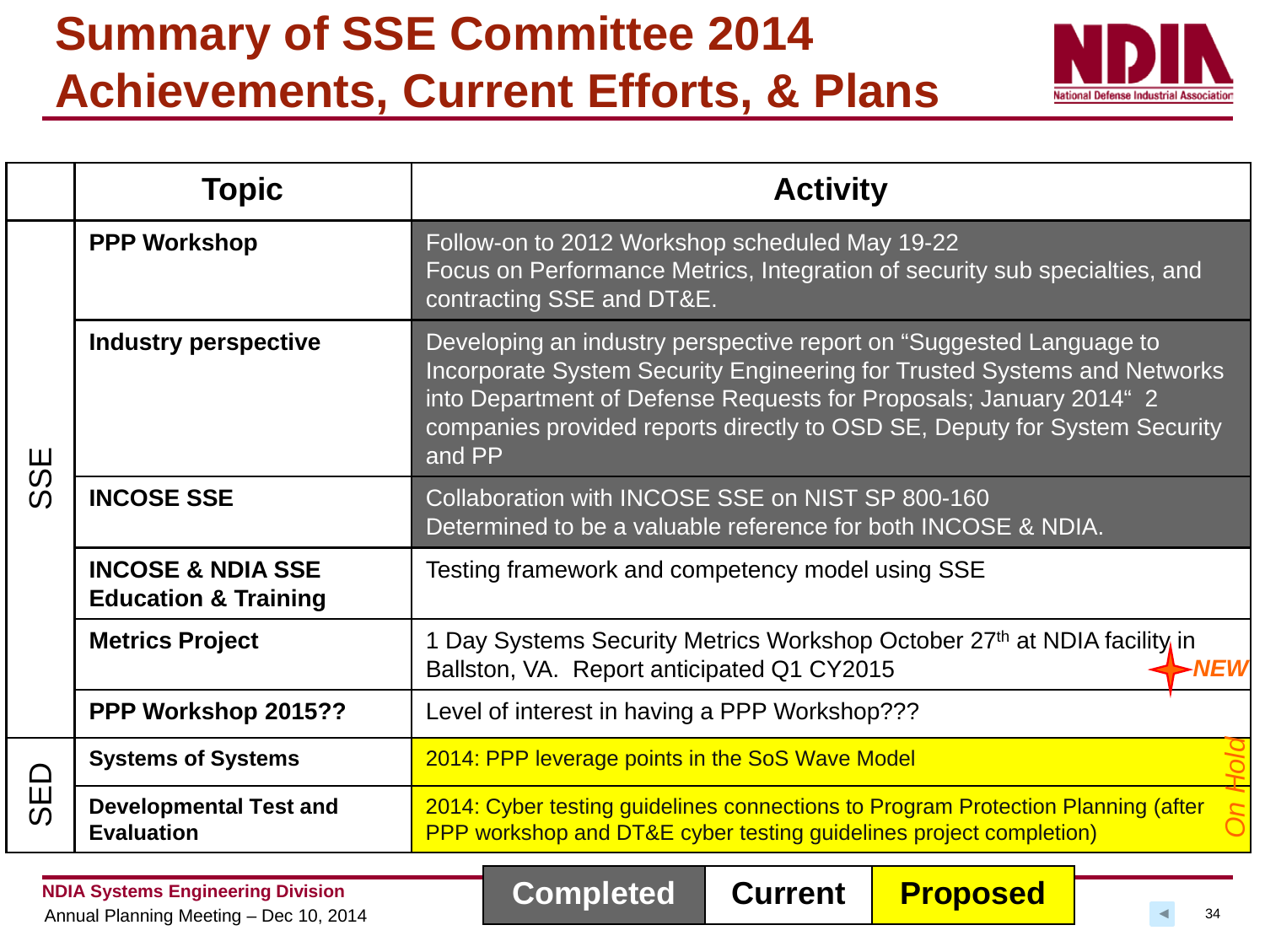## **SSE Metrics Project Workshop**



- System Security Metrics & Measures Workshop (Monday, October 27th)
- Report anticipated Q1 CY2015
- **Key Discussion Topics**
- The goal of metrics and associated measures is to provide insight.
	- Insight is the understanding of a specific cause and effect in a specific **context.**
	- To develop valuable metrics, we must develop a set of questions to be answered that will contribute to gaining insight.
	- Questions then need to be translated into well-defined, measurable quantitative and qualitative responses.
	- The collection of questions and responses could be the framework used to build system security assurance cases.
		- **Assurance Cases**
			- Performance (technical)
			- Artifacts (Evidence)
			- Activities, (processes)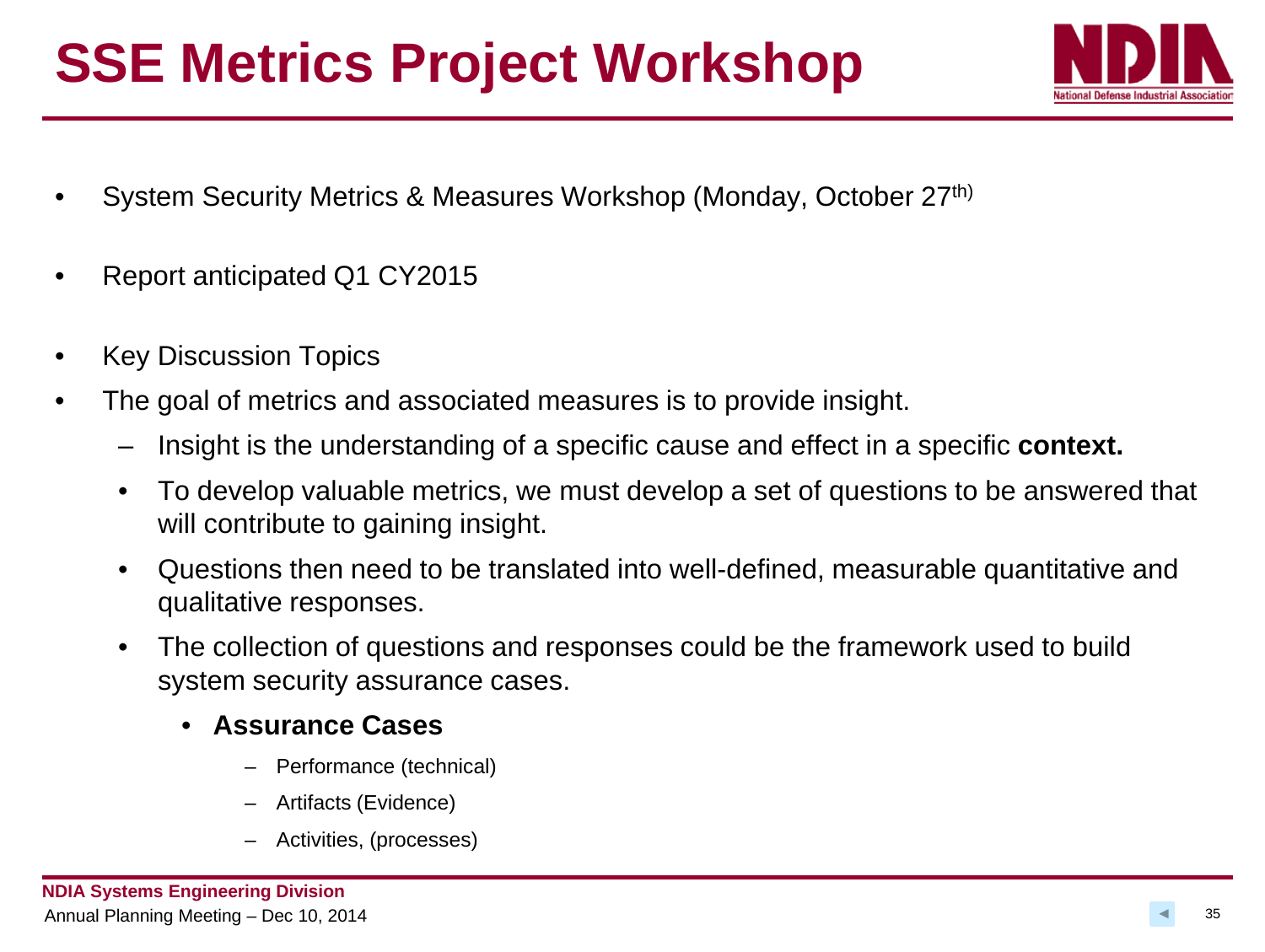

## **NDIA Systems Engineering Division Annual Planning Meeting** December 10, 2014

## **Working Group Status and Plans**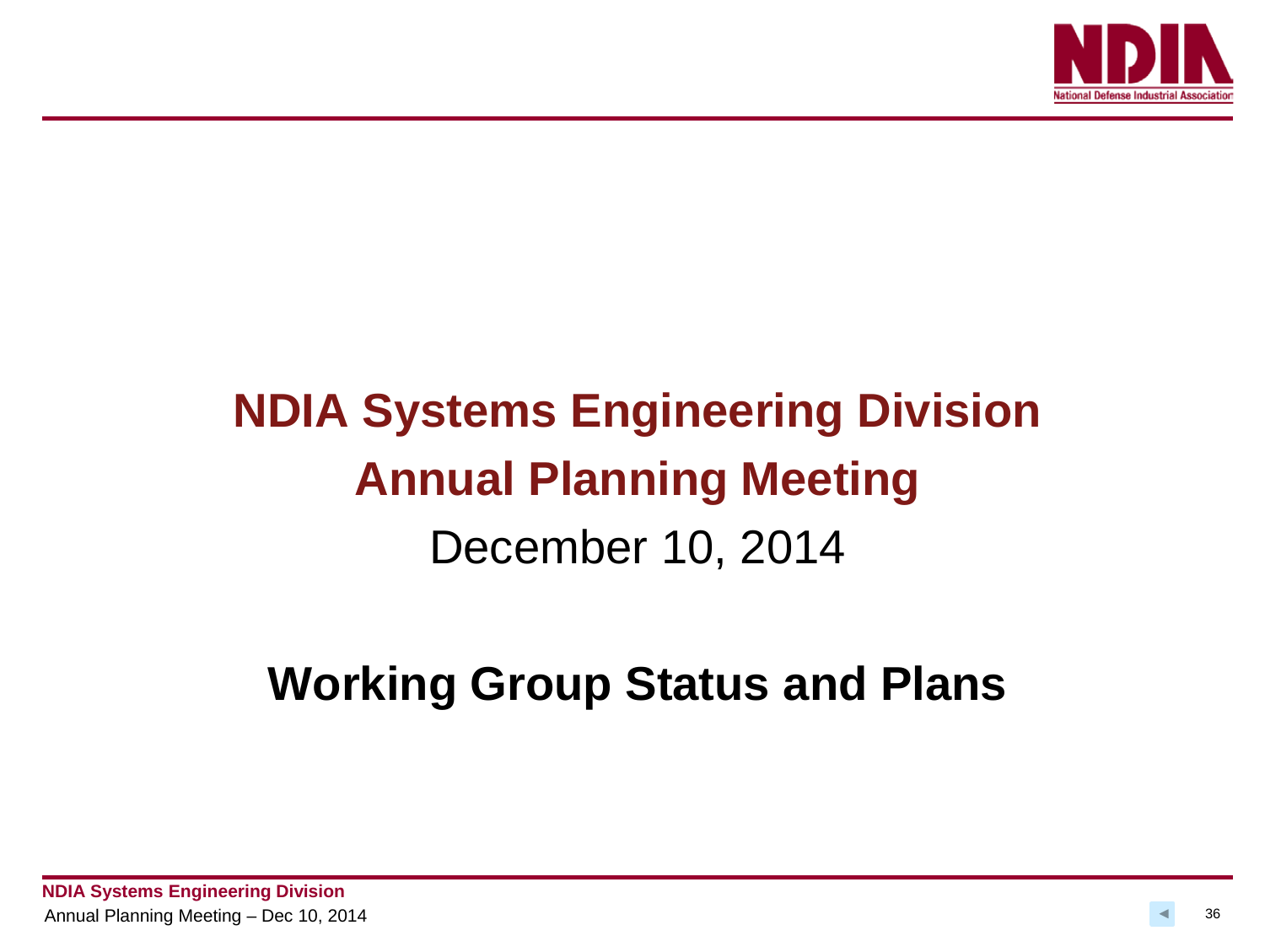

## **Agile and SE Working Group**

Linda Maness (Harris) Geoff Draper (Harris)

## NDIA SE Division Meeting 10 December 2014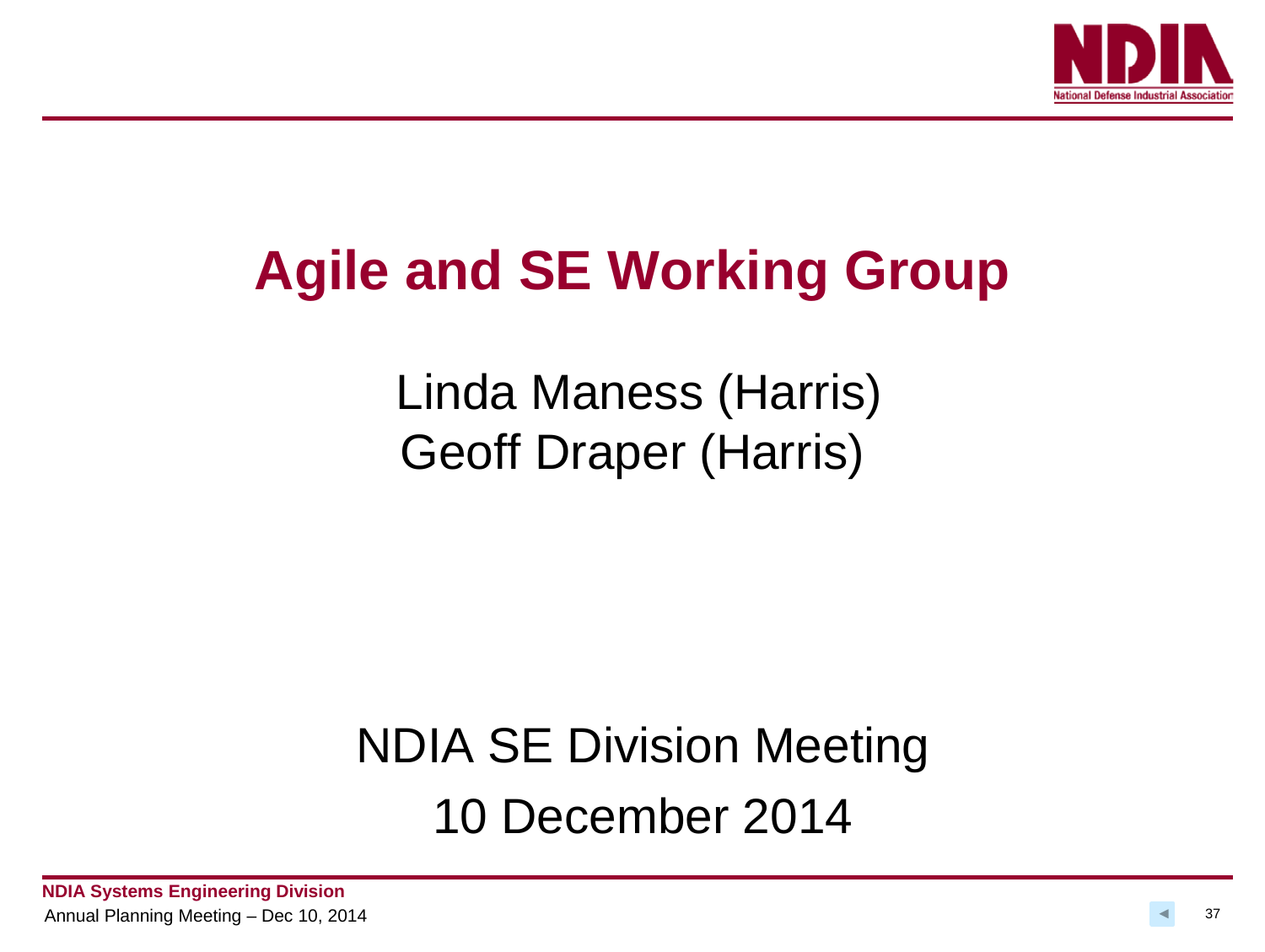

<span id="page-37-0"></span>

| <b>Proposed 2014 Tasks:</b>                                                                                                                                                                                                                                                                                                                                                            | <b>Deliverables/Products</b>                                                                                                                                                                                                                                                                                                                                                                                                                     |  |  |  |  |
|----------------------------------------------------------------------------------------------------------------------------------------------------------------------------------------------------------------------------------------------------------------------------------------------------------------------------------------------------------------------------------------|--------------------------------------------------------------------------------------------------------------------------------------------------------------------------------------------------------------------------------------------------------------------------------------------------------------------------------------------------------------------------------------------------------------------------------------------------|--|--|--|--|
| • Form SE Agile WG team<br><b>Establish interfaces and partnerships with</b><br>existing initiatives focused on Agile in SE<br>and defense acquisition (SEI, INCOSE,<br><b>ADAPT, Stevens SERC, )</b><br>• Support SEI Agile Collaboration Group for<br>defense industry engagement<br>• Establish action plan for NDIA Agile SE<br>initiatives<br>• Consider RFP section L&M criteria | NDIA bibliography of existing guidance on<br>adapting Agile to SE and defense acquisition<br>(not completed)<br>Draft RFP, Section L&M criteria (Q4 CY14)<br>(not completed)                                                                                                                                                                                                                                                                     |  |  |  |  |
| <b>Schedule / Resources</b>                                                                                                                                                                                                                                                                                                                                                            | <b>Status:</b>                                                                                                                                                                                                                                                                                                                                                                                                                                   |  |  |  |  |
| • Q2 CY14: Form team, initiate partnerships<br>• Q3 CY14: Conduct research, data gathering<br>• Q4 CY14: Summarize NDIA findings with<br>references and recommendations.<br><b>Establish plans for CY14 follow-on activities.</b><br>$\bullet$                                                                                                                                         | <b>Aligned with SEI Agile Collaboration WG</b><br>٠<br>Held several WG teleconferences w/ speakers<br>Participated regularly in SEI Agile WG<br>No progress on tasks for Agile RFP language,<br><b>L&amp;M</b> criteria<br>Held "Agile and SE" track at NDIA SE Conf<br>$\bullet$<br>2015: Participation and engagement has declined.<br>$\bullet$<br>Recommendation - discontinuation of group or<br>$\bullet$<br>different Agile pursuit topic |  |  |  |  |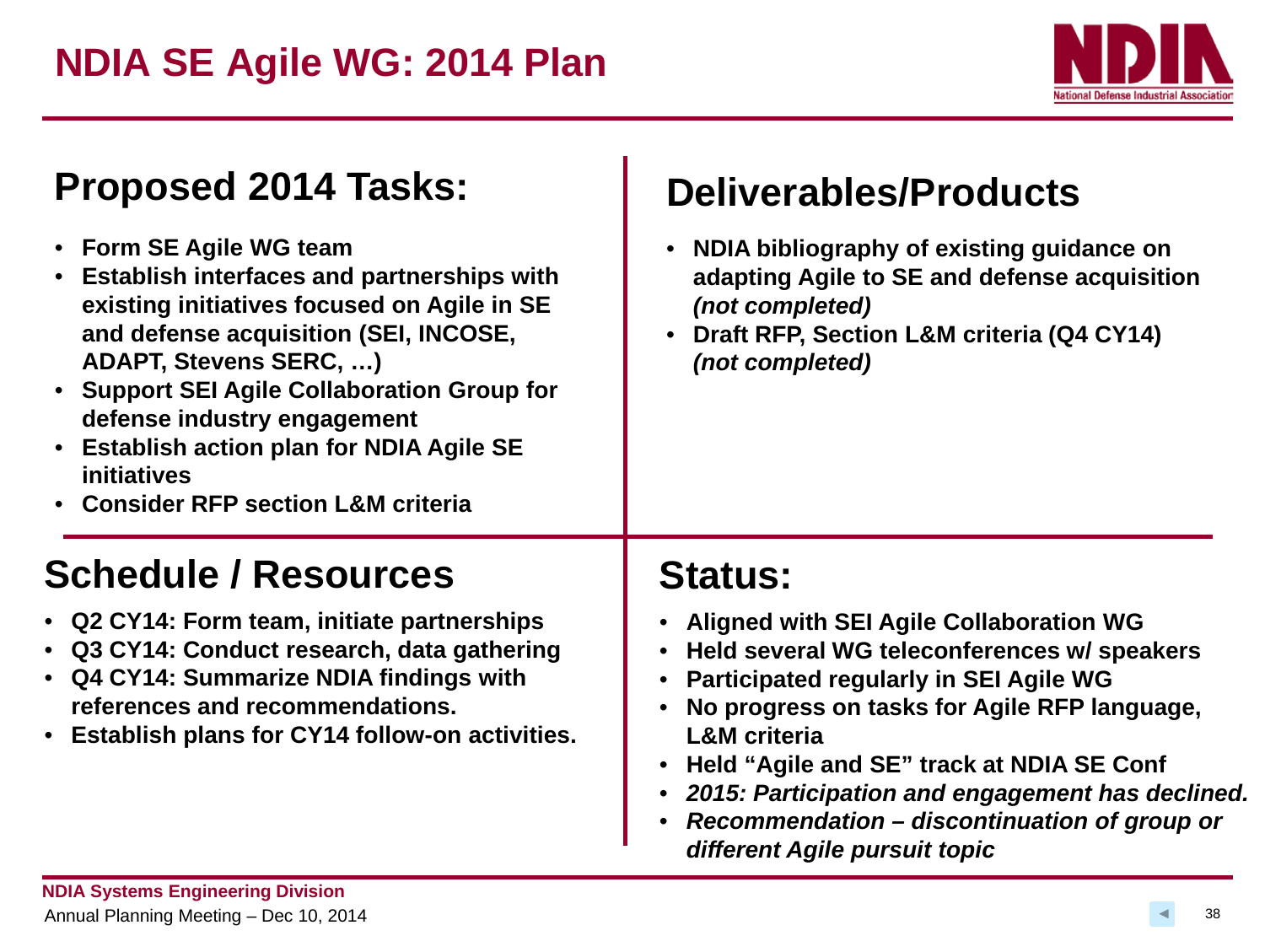

<span id="page-38-0"></span>

| 2014 Tasks Planned                                                                      | <b>Status</b>               | Accomplishments (deliverables, etc.)<br>- Comments                                                                                                                                  |
|-----------------------------------------------------------------------------------------|-----------------------------|-------------------------------------------------------------------------------------------------------------------------------------------------------------------------------------|
| Support CMMI project and<br><b>CMMI</b> Institute                                       | Ongoing                     | •CMMI WG extended, charter updated<br>• Participation in Client Advisory Board (CAB)<br>•Participation in CMMI Next Generation projects<br>(CMMI model, SCAMPI method, performance) |
| <b>Deploy SCAMPI Action Plan</b><br><b>Reappraisal (APR)</b><br>(aka "Delta Appraisal") | Complete<br>(Dec '14)       | .Delivered APR method to CMMI Institute.<br>Release planned Dec '14. Supporting training.<br>•Concept: close rating gaps within 4 mos.                                              |
| <b>SCAMPI Extension Appraisal</b><br>(SCAMPIE)                                          | On Hold                     | •Concept: extend current ratings thru sampling<br>•Deferred by CMMI Institute > Next Gen?                                                                                           |
| <b>CMMI Performance</b>                                                                 | Merge w/<br><b>Next Gen</b> | • ID'd model changes emphasizing performance<br>•Merging inputs into CMMI Next Gen team                                                                                             |
| <b>Standards Mappings</b><br>(CMMI, IEEE 15288, AS9100)                                 | Feb-Mar<br>$^{\prime}15$    | •Concept: ease migration to DoD SE standards<br>via leverage of consensus industry mappings<br>. Prioritizing new IEEE/DoD 15288:2015 stds                                          |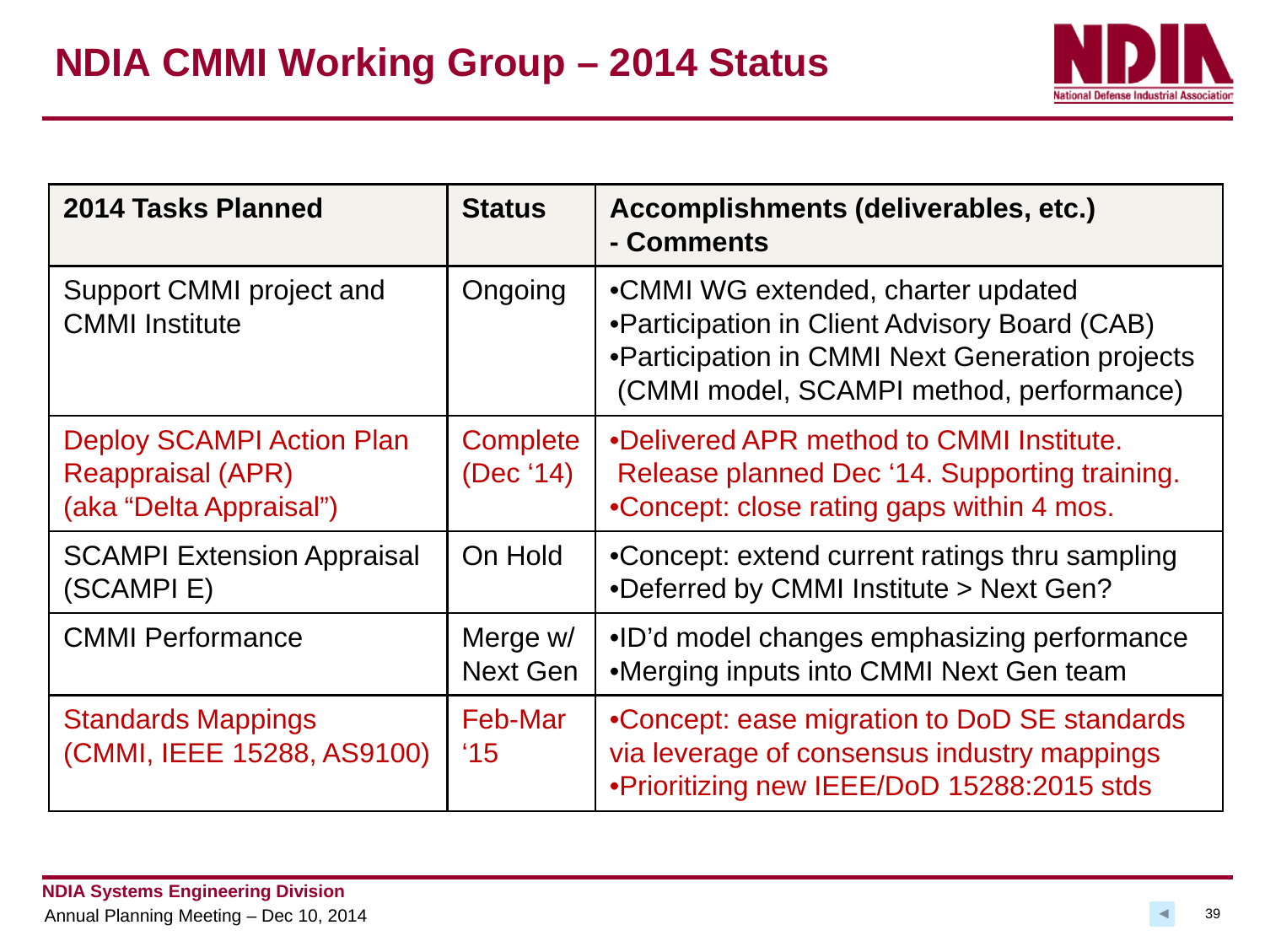

| Proposed 2015 Tasks:<br>• Publish NDIA consensus mapping for current<br>versions of IEEE 15288.x, AS9100, CMMI with<br>guidance for integration/adoption<br>• Support release, training, deployment, and<br>support of SCAMPI Action Plan Reappraisal<br>• Support CMMI Next Generation project teams<br>(model, appraisal method, performance) | <b>Deliverables/Products</b><br>• Consensus standards mappings (Excel and ISD<br>Model Wizard DB), extensible for company-<br>specific mapping<br>• SCAMPI method APR updates, training material<br>• CMMI Next Generation products |  |  |  |  |
|-------------------------------------------------------------------------------------------------------------------------------------------------------------------------------------------------------------------------------------------------------------------------------------------------------------------------------------------------|-------------------------------------------------------------------------------------------------------------------------------------------------------------------------------------------------------------------------------------|--|--|--|--|
| <b>Schedule / Resources</b><br>• SCAMPI APR: release by CMMI Institute 12/14<br>• Standards mappings: Feb-Mar 2015 (to<br>coincide closely with release of IEEE 15288.x)                                                                                                                                                                        | <b>Issues / Concerns:</b><br>• Ongoing integration and liaison coordination<br>between CMMI WG and NDIA SE Division                                                                                                                 |  |  |  |  |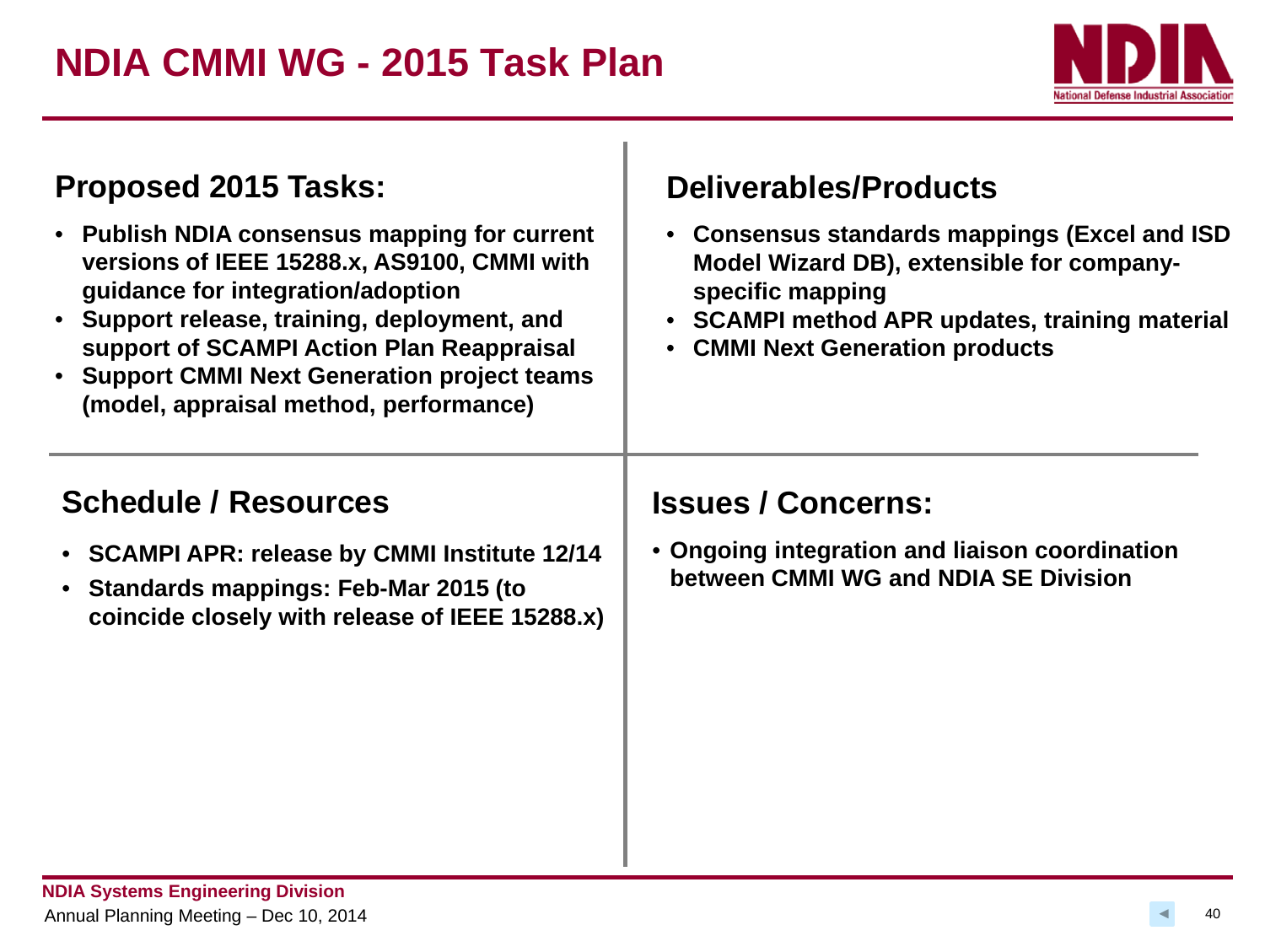### **Conops – Integrated Standards Mapping and Appraisals**